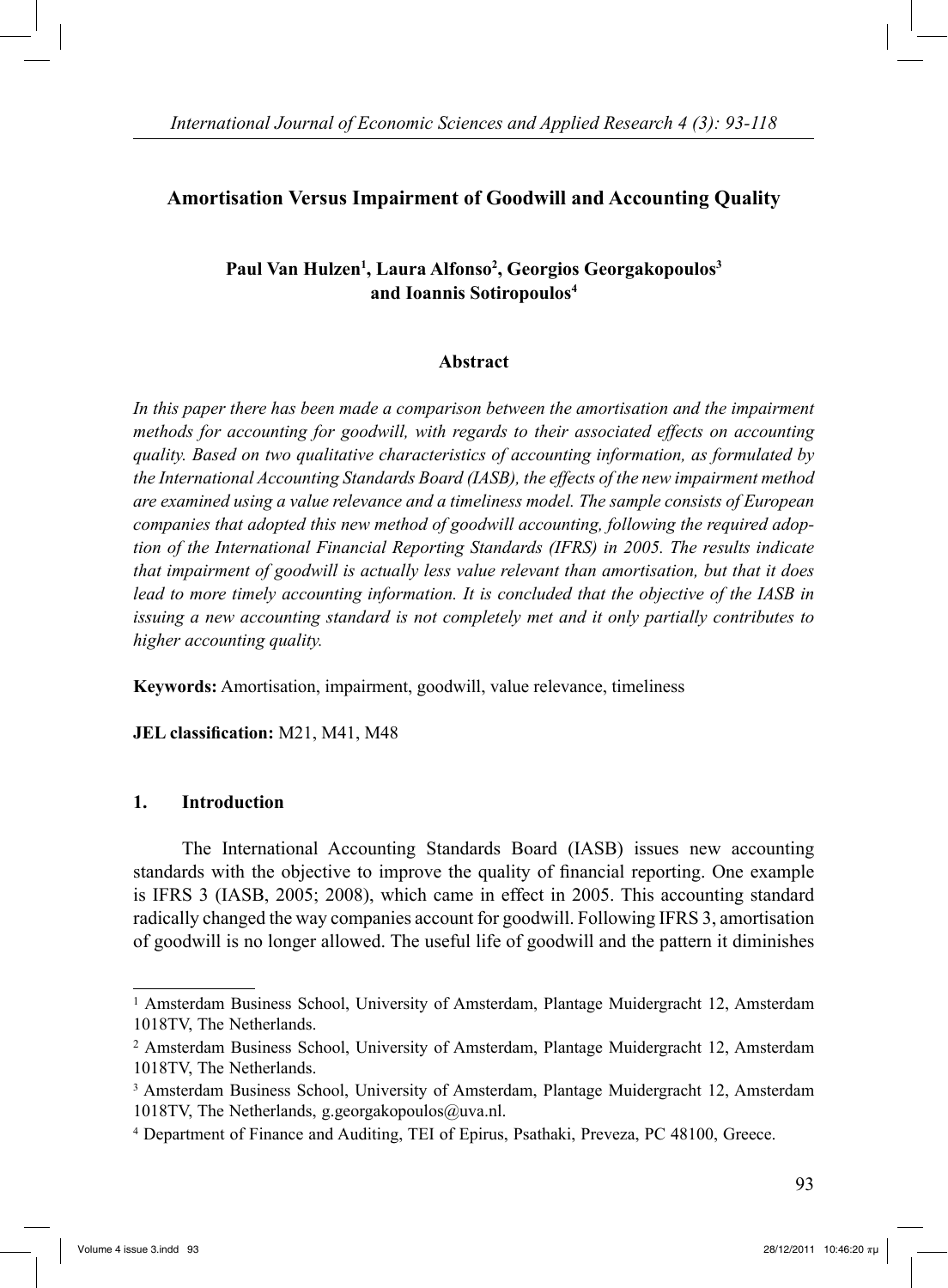are often not possible to predict (IASB, 2005). For this reason companies now have to annually test the value of goodwill carried in their balance sheets for possible impairment.

 "A*fter initial recognition, the acquirer shall measure goodwill acquired in a business combination at cost less any accumulated impairment losses"* (IASB, 2005, par. 54).

 The IASB amended IFRS 3 in 2008. The revision was part of a project performed together with the Financial Accounting Standards Board (FASB), which issued SFAS 141 *Business Combinations* around the same time. Although many differences still exist, the standards became more harmonized. The revised IFRS 3 came in effect as of July 1, 2009 and it does not explicitly refer to goodwill anymore, but states that all assets and liabilities acquired in a business combination are subsequently accounted for in accordance with other standards on the item (IASB, 2008, par. 54).

 In the case of goodwill, IAS 36 *Impairment of Assets* and IAS 38 *Intangible Assets*  outline the regulation about recognition and subsequent measurement. Related topics refer to: intangible assets with a finite and/or indefinite useful lifetime (IASB, 2004b, par. 89); annual impairment testing and measuring of the recoverable goodwill amounts (IASB, 2004a); fair value less costs to sell' and the 'value in use'; the recoverable amount of the cash-generating unit (CGU) to which the asset belongs to (IASB, 2004a, par. 66) if fair value cannot be determined; and disclosure requirements regarding the impairment test.

 The motivation of the IASB to prohibit the method of amortisation of goodwill is that it leads to arbitrary accounting (IASB, 2005). However, the method of impairment of goodwill also gives management a lot of discretion on assumptions and estimates. It is therefore interesting to investigate whether this change in accounting method has led to better quality of accounting information.

 In this context, the objective in this paper is to empirically examine whether the change in accounting for goodwill has led to higher accounting quality indeed. This is performed in accordance to the quality characteristics of accounting information (i.e. value-relevance and timeliness) as these were formulated by the IASB in its framework for financial reporting. Consequently, a value-relevance and timeliness model as well as a sample selection of firms included in Worldscope Datastream, which report under IFRS 3 since 2005, are used. A comparison is made between the periods 2001-2004 in which goodwill was amortised, and 2005-2010 in which goodwill was potentially impaired. The years from 2007 to 2010 will be mentioned separately and examined whether the credit crunch had any effect on the model. For the timeliness model a sample from 2001-2004 and 2005-2009 is used respectively. There will also be an examination of all the years separately to see if there is an incremental change in value relevance and timeliness when both companies and investors have become more familiar with the goodwill impairment method. The selection for the testing period is grounded on the most recent data available at the time this work was undertaken. Ideally, it would be preferable the two samples to be of equal length but there proved to be very few values for the amount of goodwill amortisation before 2001 and for quarterly data for 2011.

 The results show that the amortization expense on goodwill is more value relevant than the impairment expense. This indicates that investors perceive the amortization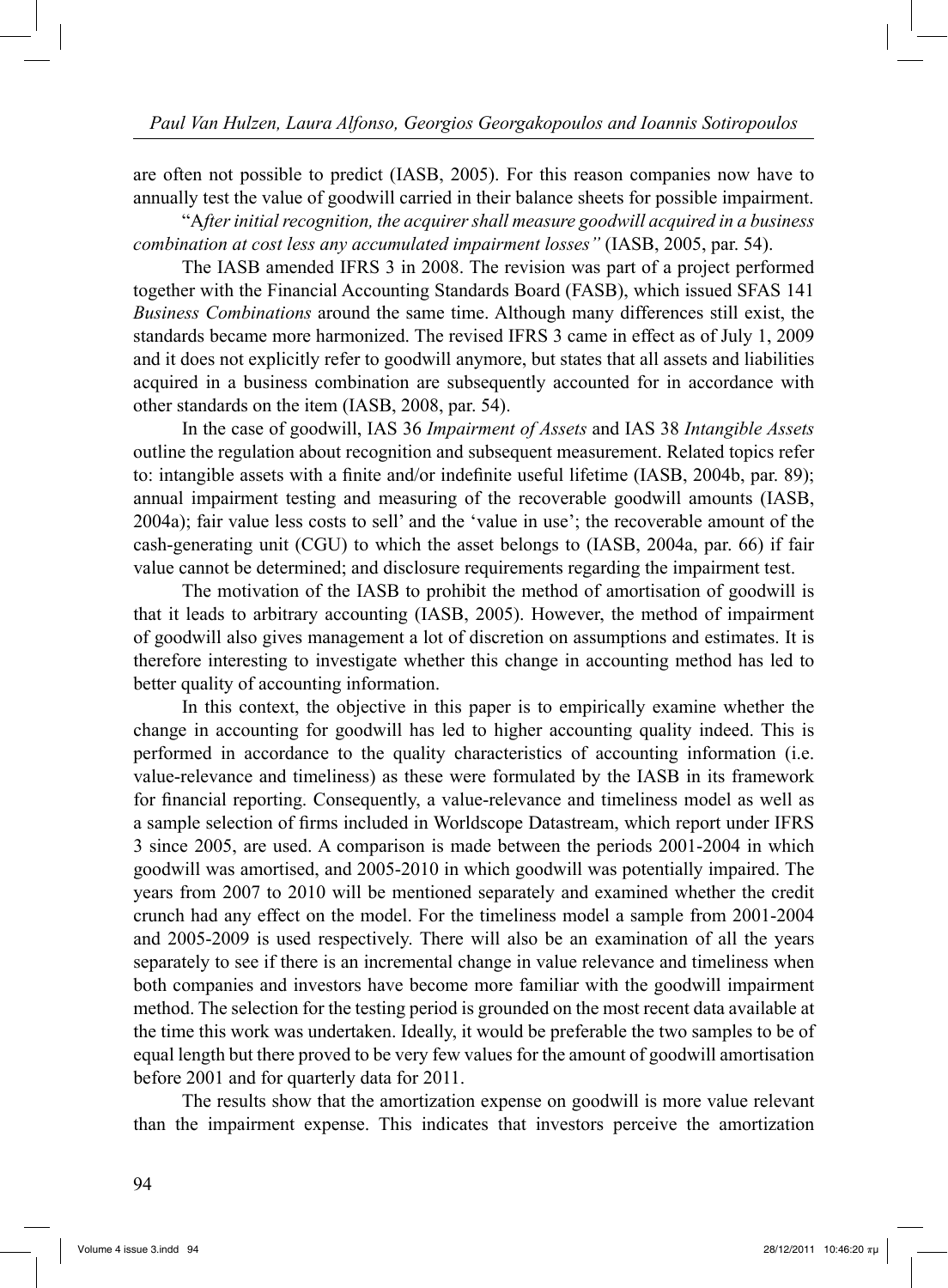expense as more relevant information for investment decisions and stock price valuation. However, the impairment method of goodwill accounting does lead to timelier accounting information. As a result, the findings only partially support the goals of the IASB in introducing new accounting standards.

 The remainder of this paper is organized as follows. The next section discusses the academic literature on the quality characteristics of accounting for goodwill, amortisation and impairment testing. The research methods used to test our hypotheses are introduced afterwards. Section 4 presents the results of the modelling and, section 5 provides a summary and the conclusions.

#### **2. Literature review**

#### **2.1 Accounting Information Quality**

 In 1989, the International Accounting Standards Board (IASB) issued the 'Framework for the Preparation and Presentation of Financial Statements', which was adopted in 2001 (IASB, 1989). This framework was intended to serve as a guide for the preparation of accounting standards as the objective of financial statements is "*to provide financial information that is useful for decision making*" (ibid.: par 12 – 14). Whether the information provided is indeed useful to investors depends on its quality characteristics that are also presented by IASB (1989).

 In an Exposure Draft of the harmonisation work IASB and FASB have been undertaking, two fundamental characteristics of financial information are highlighted; namely, relevance and faithful representation (IASB/FASB, 2008). The quality of accounting information can be measured in many other ways of course. For example, Pomeroy and Thornton (2008) list more than twenty measures of financial reporting quality in their study on audit committee effectiveness with each measure relating to other quality characteristics of accounting information (e.g. reliability, comparability, etc.). However, the main focus in this paper is on the attributes of value relevance and timeliness.

 Relevance of accounting information is defined as *"the capability of making a difference in the decisions made by users"* (IASB/FASB, 2008, p. 17). This is often measured by taking into consideration the relation between market information (share price) and accounting information (financial statements). Value relevance specifically measures the extent to which accounting information is incorporated in stock prices.

 Timeliness is defined as "*having information available to decision makers before it loses its capacity to influence decisions*" (ibid.: 21). In academic research (see for example Palepu et al., 2007; Lev and Zarowin, 1999), this is described as the timely reflection of relevant economic events in the financial statements. Under the efficient market hypothesis, all relevant information is already incorporated in the share price of the company. After linking market information (share price) with accounting information (financial statements) conclusions can be made about timeliness. The sooner an economic event is recognized in the financial statements, the timelier the accounting information is.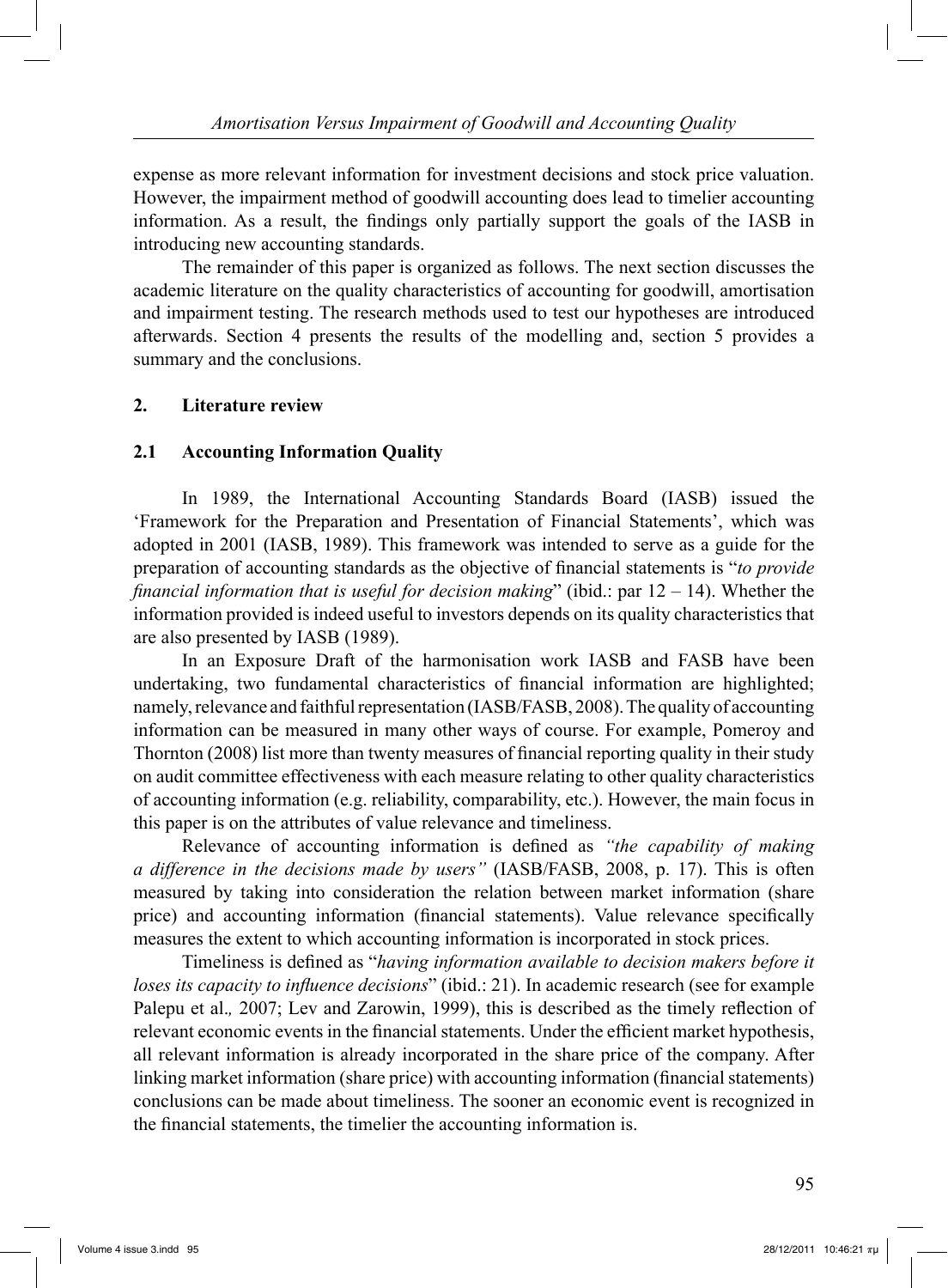In this context of value relevance the paper examines the two methods of accounting for goodwill (e.g. amortisation and impairment) in an attempt to conclude on which method provides more useful accounting information. Goodwill is deemed of particular interest, because of the relatively recent changes in accounting regulation.

### **2.2 Accounting for Goodwill**

 Goodwill is defined as "*an asset representing the future economic benefits arising from other assets acquired in a business combination that are not individually identified and separately recognised."* (IASB, 2005, app. A). It is measured as the excess of the cost of the business combination over the fair value of the net identifiable assets acquired. There have been long discussions (Johnson and Petrone, 1998; Schuetze, 1993; Bugeja and Gallery, 2006) about the recognition of goodwill and its subsequent accounting treatment where it is debated whether goodwill can even be seen as an asset.

 Some researchers argue that goodwill should be expensed immediately at acquisition (see for example Brunovs and Kirsch, 1991; Nobes, 1992; Hughes, 1982). This suggested treatment is motivated by the argument that goodwill is hard to measure because of possible omitted identifiable assets. Proponents of this treatment argue that the future economic benefits, if there are any, cannot be reliably measured. It would therefore not meet the definition of an asset and it should be expensed instead.

 Following the definition on goodwill, the IASB argues that it satisfies the general definition of an asset. Academic literature supports this view. Johnson and Petrone (1998) for example argue that goodwill in general meets the definition of an asset, although it also explicitly has to be measurable, reliable and relevant before it can be recognised. Further to this, there is academic evidence showing positive relations between recognized goodwill and equity values (Chen et al., 2004; Churyk and Chewning, 2003; Jennings et al., 1996) indicating that investors perceive goodwill as an economic resource that creates future economic benefits.

 However, there is no consensus on the measurement of goodwill. Some researchers even argue that the amount of goodwill that was initially recognized should not be impaired at all. They motivate this by the possibility that the future economic benefits of the goodwill may hold over time, because of excellent financial performance for example. In this context Bugeja and Gallery (2006) perform a study on the relevance of goodwill over time. Their results show that investors only perceive goodwill relevant if it is acquired in the last two years. Keeping goodwill on the balance sheet for a longer period is therefore not giving investors relevant information. This result highlights the importance of a proper accounting treatment for goodwill that deals with this declining relevance.

 Recognized goodwill should be expensed over time because it looses its value (Bugeja and Gallery, 2006). For a long period, the amortisation method was commonly used and allowed by most accounting standard-setting boards. Amortisation comprises a fixed expense charge every reporting period over the estimated useful lifetime of the goodwill, with a maximum set at forty years by most accounting standard boards. This method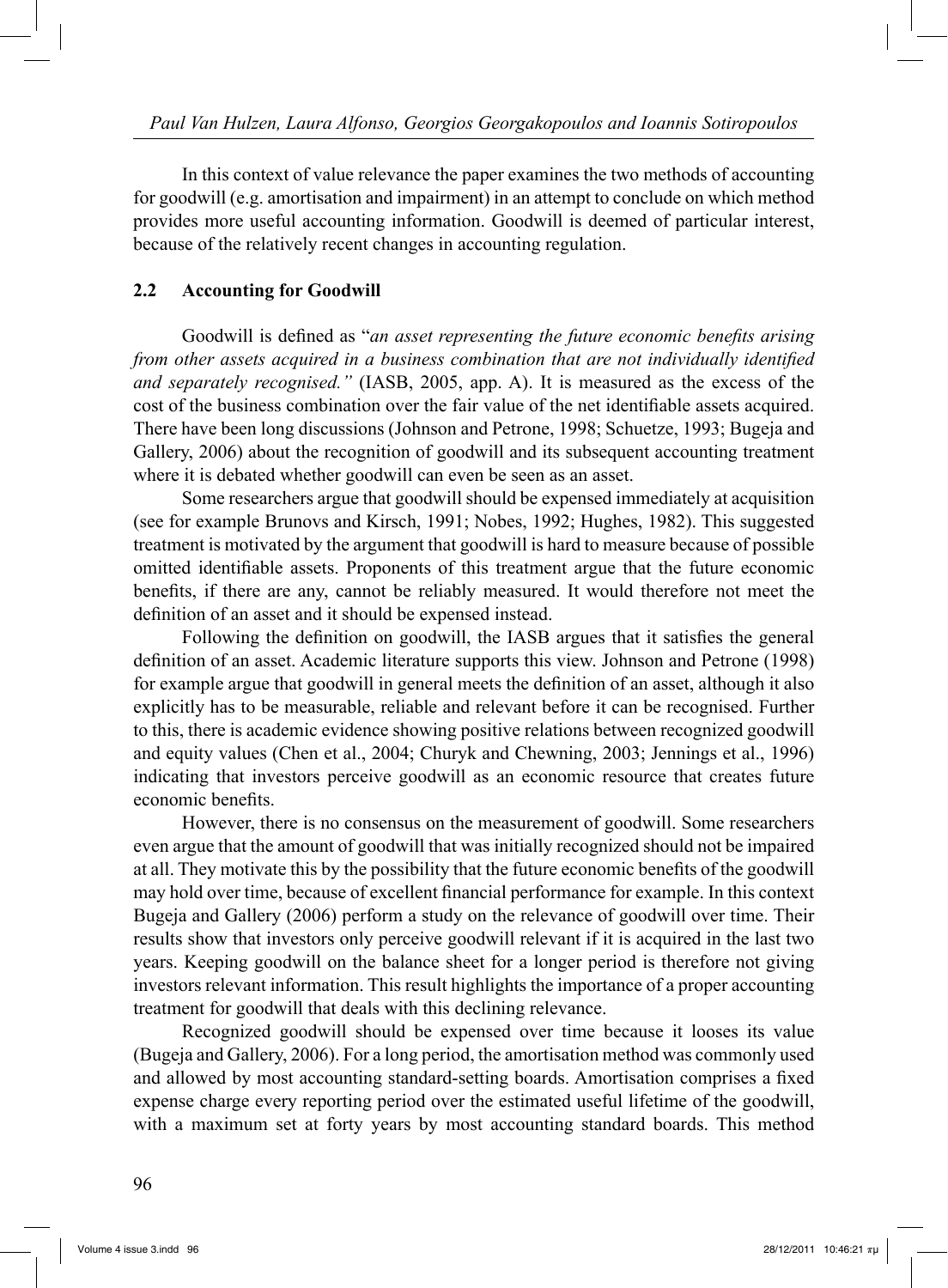has some serious disadvantages because it does not account for the 'real' decrease in the underlying economic value of the goodwill, but instead it is based on the assumption that it decreases in a straight line over time. Also, as Bugeja and Gallery (2006) show, goodwill might not meet the definition of an asset after two years implying that the amortisation period of forty years is too long. For this reason the accounting standard boards introduced the new impairment method.

# **2.3 Goodwill Amortisation**

 The academic literature is mostly dominated by research on the standard issued by the FASB, SFAS 142. Research on IFRS 3 is much less present. The value-relevance of amortisation has been examined in several ways. Overall, there is mixed evidence on the value relevance of amortisation of goodwill. Nevertheless, the IASB and FASB decided to change their accounting standards.

 Jennings et al. (1996) investigate the relation between accounting goodwill numbers and equity values. Regarding the amortisation of goodwill, they find that there is a negative relation with equity value. This means that investors perceive amortisation as a relevant accounting number that indicates a decrease in the value of goodwill, the value of the company and therefore also its share price. The authors acknowledge, however, that evidence on these results is somewhat weak, indicating that goodwill may not decline in value for all companies or not as fast as the expected economic lifetime assumes. Although this is a limitation, the paper does show that amortisation of goodwill is relevant information to investors.

 Jennings et al. (2001) examine whether goodwill amortisation had an effect on the usefulness of earnings. In their valuation of share prices, investors might find an earnings number excluding goodwill amortisation more relevant. Two valuation models are compared to investigate whether this is the case. The results show that the model excluding goodwill amortisation has more explanation power than the model including it. The authors also test a model in which the goodwill amortisation number is added back, separately from the earnings number, to see whether goodwill amortisation is even relevant at all. In contrast to Jennings et al. (1996) their results show that this is not the case. The authors therefore conclude that goodwill amortisation is not useful to investors and only adds noise to their valuation of share prices.

 Moehrle et al. (2001) perform a similar study on the information content of goodwill accounting numbers. Their paper is based on the plans of the FASB to change its earlier Exposure Draft *Business Combinations and Intangible Assets*. The Exposure Draft proposed to let companies report several earnings numbers, one of them excluding goodwill amortisation. This paper also uses a model comparing the explanation power of the different earnings numbers. Inconsistent with the findings of Jennings et al. (2001), the authors find that the explanation power of earnings numbers excluding or including amortisation of goodwill do not differ significantly, even for a sample of firms with large goodwill amortisation numbers. Amortisation is therefore not a source of noise, because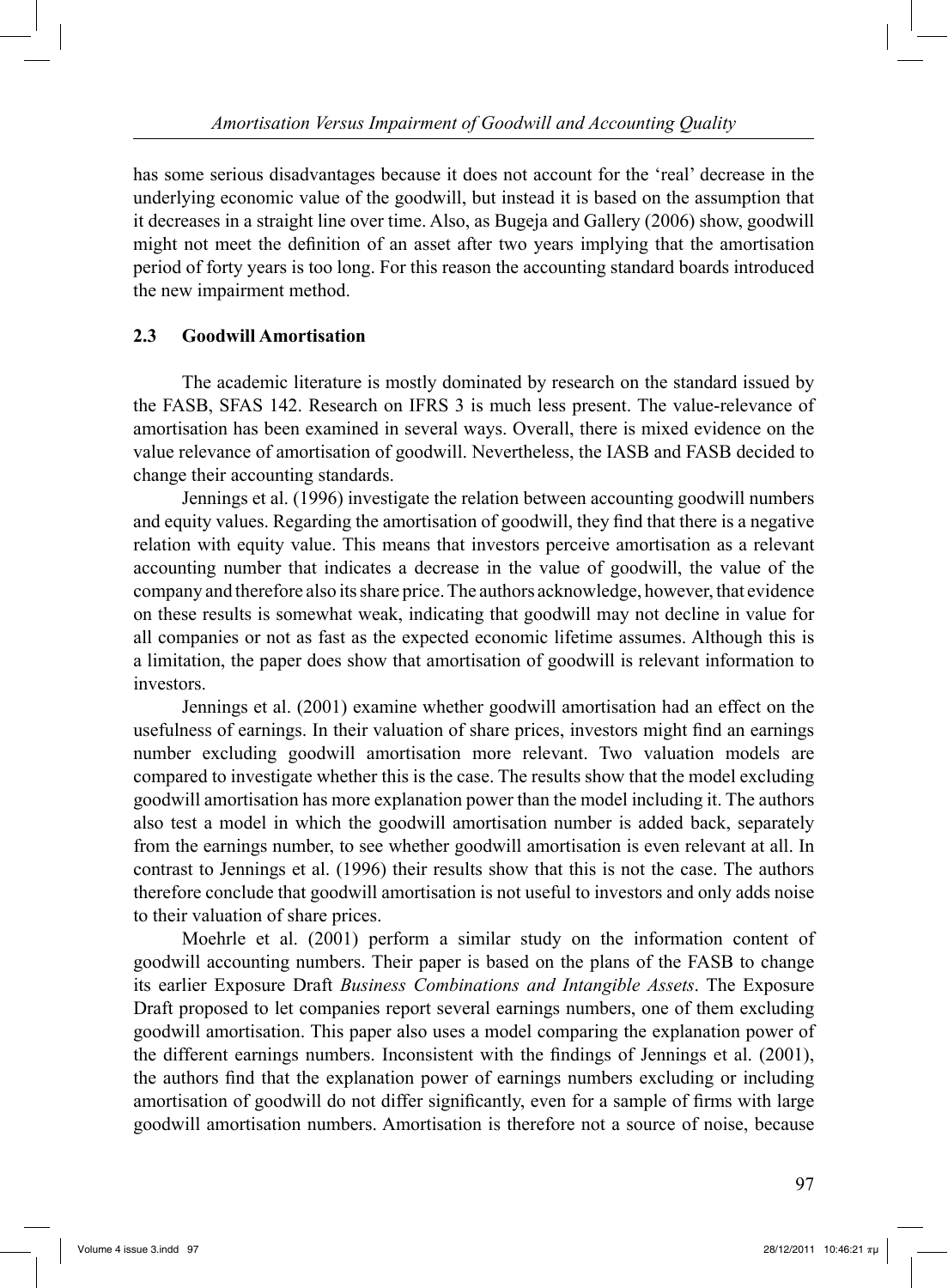the explanatory power is not significantly lower for this model. However, the conclusion that goodwill amortisation is not relevant to investors is maintained in consistency with Jennings et al. (2001), as including goodwill amortisation does not increase the explanatory power of the model.

 Li and Meeks (2006) investigate the value relevance of goodwill in the UK. They argue that this market is important regarding goodwill, as it is the second largest takeover market. Especially between 1997 and 2002, the years used in the sample, takeovers were very common and goodwill was recognized in many of them. Consistent with the findings of Bugeja and Gallery (2006) they find that goodwill is value relevant but that it diminishes over time. They also find that amortisation is not relevant to investors.

 Churyk and Chewning (2003) performed a similar study regarding the relevance of goodwill amortisation. Like the previous studies, they use database Compustat for a sample selection with firms listed on equity indices in the US. Their results show that goodwill amortisation is negatively related to equity values. This means that the market perceives goodwill as an asset that declines in value over time, consistent with the findings of Bugeja and Gallery (2006). Churyk and Chewning (2003) argue that FASB's Standard Nr. 142, that prohibits amortisation, is not based on valid assumptions. The authors state that goodwill should be treated like any other economic asset and that it should be amortised over its useful economic life. However, the IASB states in IAS 36 *Impairment of Assets*, that goodwill should be reviewed for impairment annually. This means that companies have to impair goodwill, even when they did not expect to be required to, because no impairment event had taken place. This implies that the argumentation of Churyk and Chewning (2003) is not applicable to IFRS 3, as declines in the value of goodwill are always recognised in the form of an impairment expense.

#### **2.4 Goodwill Impairment**

 There is less academic literature on the impairment method of goodwill. This is no surprise since this method is in effect for a few years only.

 Chambers (2006) examines the effects of SFAS 142 on financial reporting by using a value relevance model. Not only does he test the relevance of impairments, but he also investigates the effects of the elimination of goodwill amortisation. The results, consistent with the goals of the FASB, show that financial reporting quality has improved by using impairments. However, the author also finds that the elimination of the amortisation method resulted in lower quality of reporting. In addition, he creates a fictional accounting system that includes both methods. This system results in the most relevant accounting numbers. Overall, Chambers (2006) concludes that the introduction of SFAS 142 led to higher accounting quality, consistent with the goals of the FASB. A similar work was undertaken by Chen et al. (2004). The authors here make a distinction between a one-time impairment at adoption and the following yearly impairments. The initial impairment is caused by the difference between the carrying amount after all amortizations over the past years and the recoverable amount of the goodwill. The change in accounting standard could possibly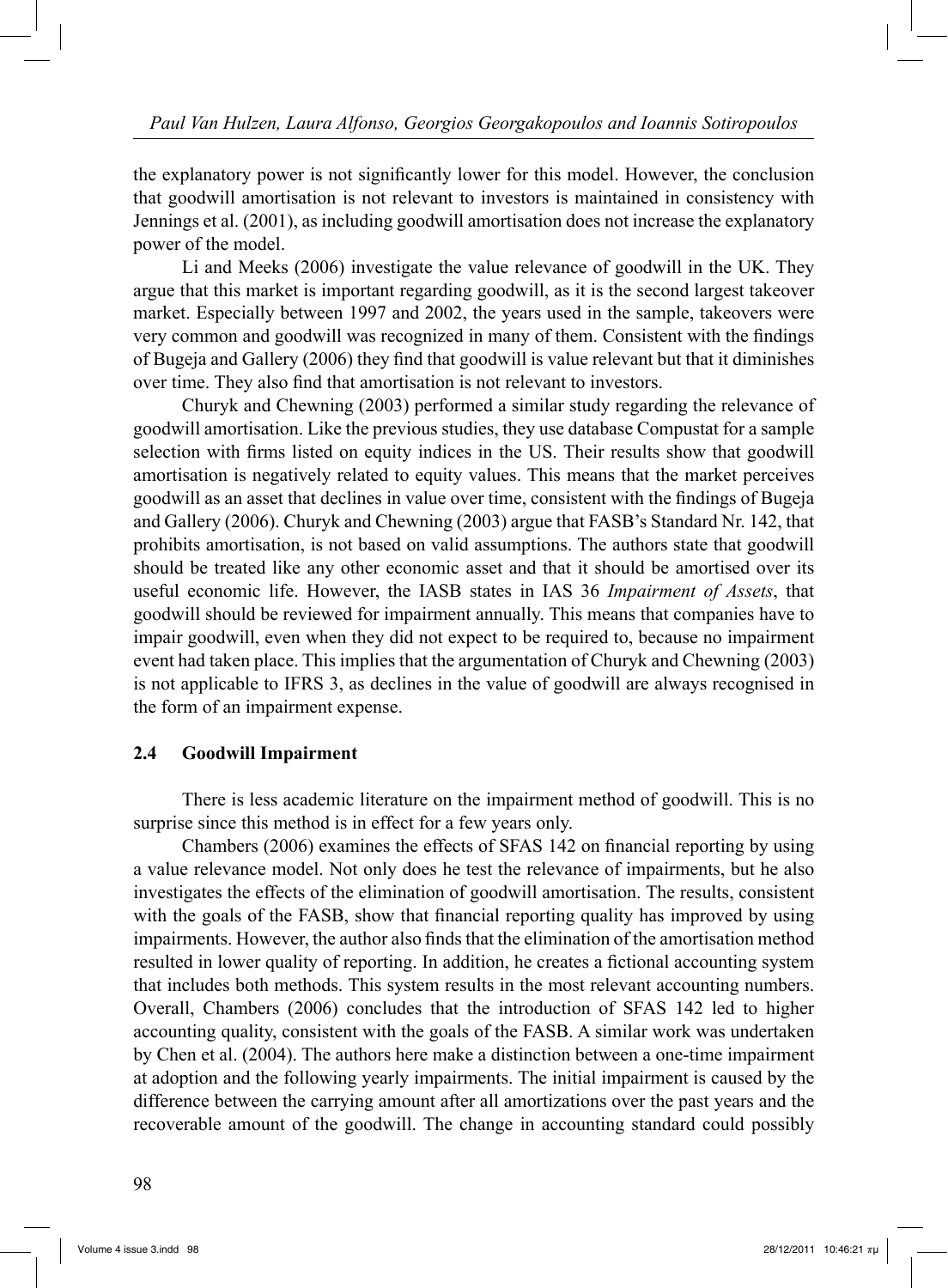have led to a one-time extra impairment. Chen et al. (2004) also investigate the timeliness effects of the impairment. Their results show that prior share prices already incorporated some parts of the initial impairment and the impairment in the first year. Interesting is that the first year impairment has a significant relation with share prices in the previous year, indicating that returns lead earnings and that the accounting information is fairly timely since there is only a gap of one year between the economic decline in value of the goodwill (measured by the share price return) and the recognition of the impairment in the financial statements. Consistent with Chambers (2006), the authors find that value relevance increases after the adoption of SFAS 142

 Lapointe et al. (2009) also examine an initial impairment, but one that is based on the retroactive method. In contrast with the cumulative method in which the initial impairment is reflected in the income statement, the retroactive method requires firms to adjust retained earnings in the opening balances for the impairment amount. This method is also required following IFRS 3. Using a Canadian setting, the authors investigate the timeliness and value relevance of these impairments. Their results are similar to those of Chen et al. (2004). The authors conclude that the retroactive method, soon to be required for firms reporting under US GAAP, is consistent with the objectives of the FASB regarding the quality of accounting information.

 More evidence on the effects of SFAS 142 is provided by Churyk (2005). She examines whether the elimination of the amortisation of goodwill is appropriate. This is done by comparing market valuations of goodwill, based on the Exposure Draft that the FASB issued on SFAS 142. The author finds that goodwill at acquisition is almost never overvalued and argues that this implies that systematic amortisation is not required. However, she does find indications of a value decline of goodwill in subsequent periods. Stock price decreases or the situation when the book value of equity is greater than the market value of the company are events that justify an impairment of goodwill (Churyk, 2005). The conclusion is that the impairment method is justified and also that the elimination of the method of amortisation is appropriate.

 There is also evidence available from other settings than the US GAAP. Between 1998 and 2002, accounting regulation in the UK allowed companies to use the impairment method of accounting besides the amortisation method. Li and Meeks (2006) use this period to investigate the relevance of impairments. Not surprisingly, impairments were most common in 2002, the final year in the sample. Besides the economic downturn in that year, organisations were more familiar with impairment testing than in preceding years. In contrast with amortizations, impairments are perceived relevant by investors. The coefficient on impairments is large, interpreted by the authors as a possible overreaction of the market to bad news or as a signal to investors of lower future earnings. Although the results are very convincing, this study is limited because only one year in the sample is useful for investigating impairments.

 Iatridis et al. (2006) investigate the timeliness of impairments in the UK, using a sample of firm-years that is subject to the same accounting regulations as the sample of Li and Meeks (2006). They examine the question whether the goodwill impairments are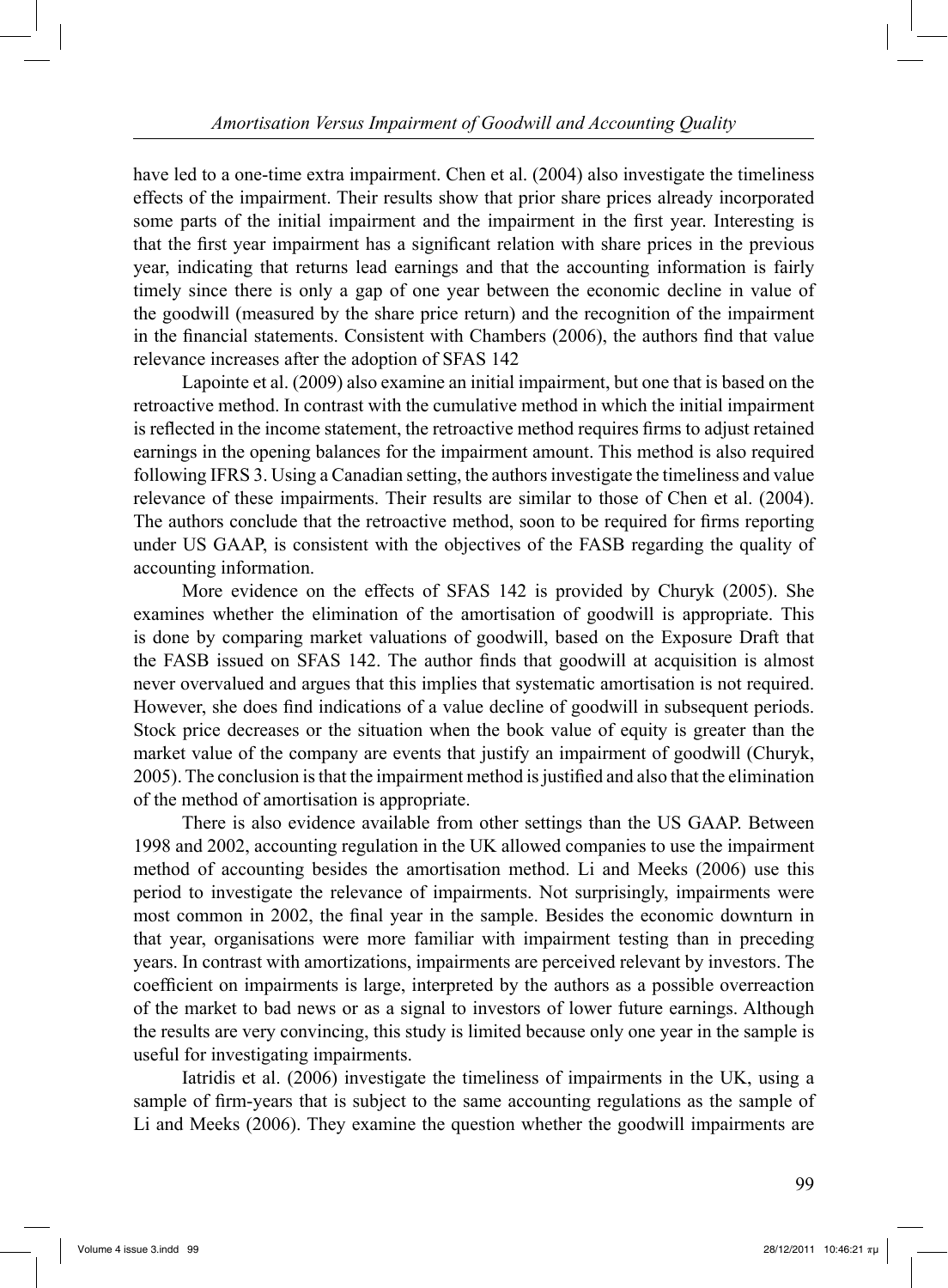associated with a decline in equity market values in the year preceding or in the year of the impairment. Their results show that this happens for both cases. Impairments are timely because of the significant relation between the impairment and the negative stock return in the same or preceding year. However, the authors also note an important limitation of their study. All firms in the sample reported an impairment but it is not certain that all firms that should have reported one did so. This means that firms that may have not reported impairments in a timely manner are left out of the sample, caused by the small range of sample years (2000 and 2001). This sample selection bias might have affected the results of their study.

 In 2005, the European Union decided to require companies to report their financial statements in accordance with IFRS. This created an opportunity for academic studies to investigate the effects of IFRS 3, as many companies used this standard for the first time in that year. The work undertaken by Barksjö and Paananen (2006) and Hamberg et al. (2006) are examples of such studies. However, because of the recent adoption of IFRS, the amount of such studies is limited. They could also suffer from problems with data availability and their conclusions may therefore not be supported by strong evidence.

 Barksjö and Paananen (2006) test the value relevance and the timeliness of the financial statement information before and after the implementation of IFRS. Not only do they compare the impairment expense with the amortisation expense, but they also make a distinction between companies with relative high and low amounts of intangible assets. They argue that previous research on goodwill (for example Jennings et al.*,* 2001) has shown that the method of amortisation does not result in financial statements reflecting the underlying economic value of goodwill and that therefore companies with high amounts of intangible assets will benefit of the change to the impairment method of accounting, by experiencing increased value relevance. The results of their work show that this hypothesis is supported. However, all other hypotheses regarding the increased value relevance and timeliness of accounting information are not. This means that the introduction of IFRS has not led to higher accounting quality. A limitation is however that only the years 2004 and 2005 are selected in the sample to make a comparison between both methods of accounting. It is possible that because firms were less familiar with the impairment method of accounting, investors perceive the information disclosed as less reliable because of (possible) measurement errors. An extension of the sample selection with extra years could therefore provide more reliable evidence on the comparison between the two methods of accounting for goodwill.

 Hamberg et al. (2006) used the same setting as Barksjö and Paananen (2006) to examine the effects of the adoption of IFRS, namely the Swedish stock market. The authors find evidence of goodwill being more persistent under the impairment method than under the amortisation method. This is consistent with expectations, as an impairment expense may not arise every year. Goodwill persists therefore longer as an asset on the balance sheet. However, this sample selection is also limited. It could be therefore possible that, impairments were not very common in the sample year(s) and that this affected the conclusions. Secondly, Hamberg et al. (2006) test the relevance of the reported goodwill by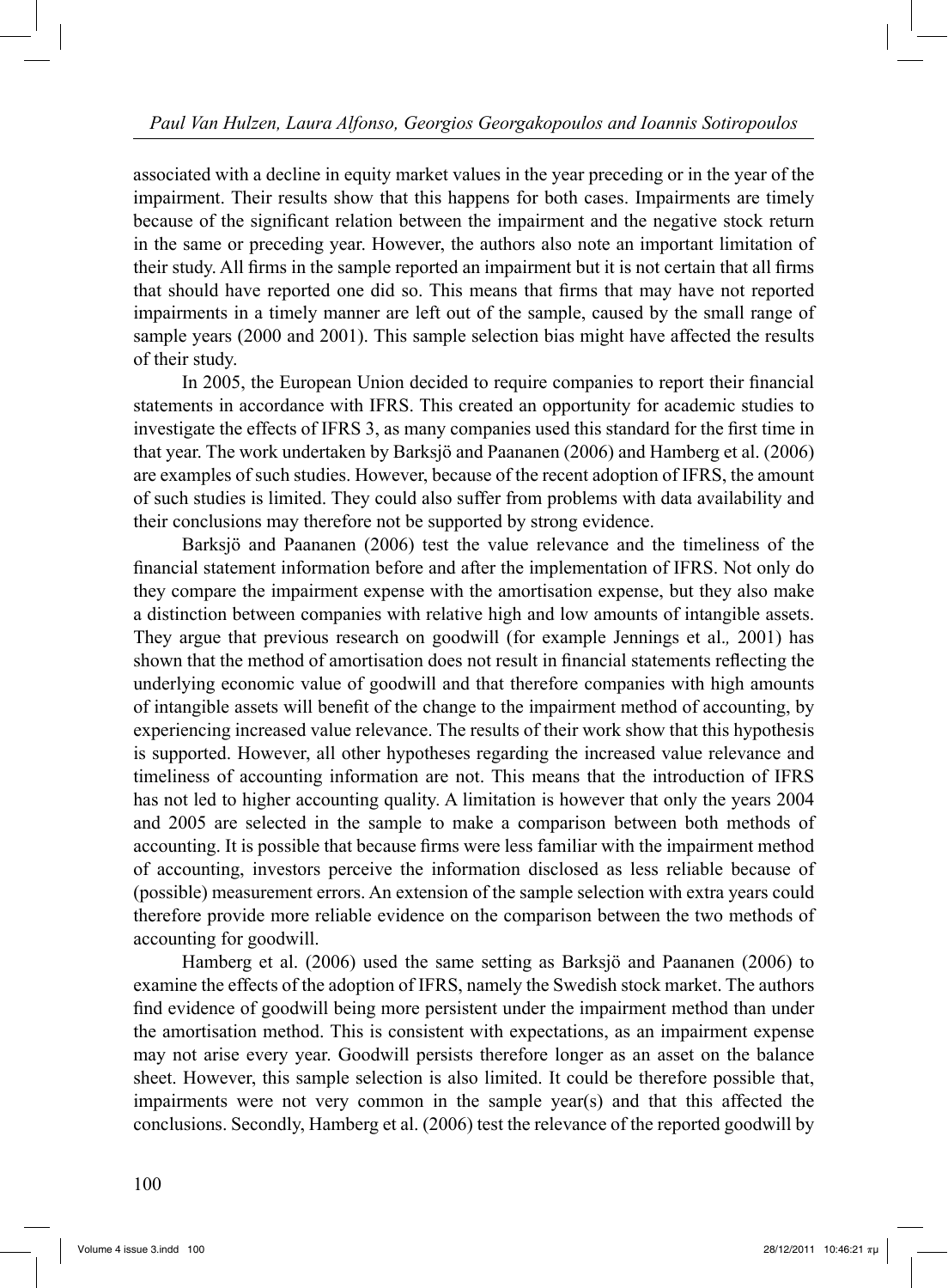using a trading strategy in which they buy stocks with relative high amortisation costs and sell stocks with relative low amortisation costs. The authors expect to earn abnormal returns because of the longer persistence of goodwill under the impairment method of accounting, but only if investors did not incorporate the changes already in prices. Their results show that this is indeed the case. Investors therefore perceived the higher persistence of goodwill as new information, although the results are not significant, Hamberg et al. (2006) conclude that overall the introduction of IFRS led to more relevant accounting information.

 Oliveira et al. (2010) studied the value relevance of earnings and intangible assets like goodwill and R&D of listed non-finance companies in Portugal. First, the authors analysed if these accounts were value relevant and then they proceeded with analysing if the introduction of IFRS changed their value relevance. The reasoning of the authors was that any increase in value relevance, due to the adoption of IFRS, would be more pronounced in circumstances where the adoption of IFRS was mandatory and took place in a code law (rather than a common law) country. Thus, with Portugal being a code law country, the authors expected their results to be pronounced. However, the increase in the value relevance of goodwill that they observed can only be considered slight. Where goodwill turned out to be slightly more value relevant, earnings actually turned out to be less value relevant after the adoption of IFRS.

# **3. Research Method**

#### **3.1 Hypotheses**

 It was mentioned earlier that the introduction of the impairment method of goodwill accounting by the IASB was motivated by the belief that the method of amortisation led to arbitrary accounting (IASB 2005). The information that is reported on the basis of such a method is therefore expected not to be relevant for investors in decision-making, because the information does not reflect the underlying (change in the) financial position of the firm. As it is the goal of the IASB to make accounting information more relevant, new accounting standards are therefore expected to add relevance for decision makers.

 More specifically, the introduction of IFRS 3 and the amendments to IAS 36 and IAS 38 are expected to increase the relevance of goodwill accounting numbers. This means that the impairment expense on goodwill should be more relevant than the amortisation expense. Evidence for this statement regarding SFAS 142 is among others provided by Lapointe et al. (2009), Chambers (2006), and Chen et al. (2004). Barksjö and Paananen (2006) find no evidence for this statement however, in examining the effects of IFRS in Sweden. In this light our first hypothesis examined here is:

*H1: The value relevance of goodwill impairment expense is higher than the value relevance of goodwill amortisation expense.*

One specific element of relevance mentioned in the framework is timeliness. This measure considers the gap between the economic decline in goodwill and the recognition of this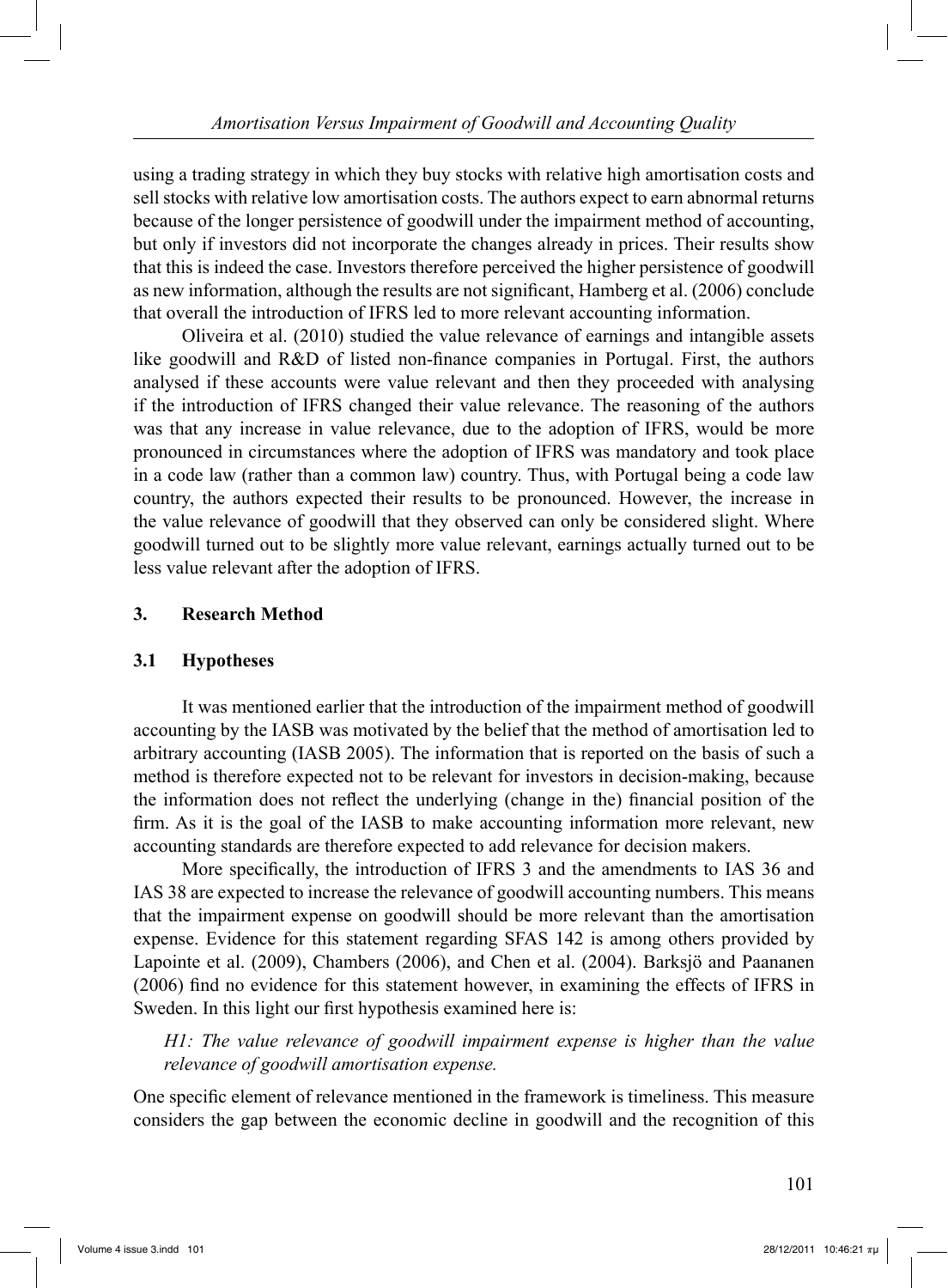decline in the financial statements. Under the amortisation method, the reported value of goodwill steadily declined following the amortisation expense that was subtracted from the balance sheet amount every report period. Any decline in the underlying economic value of the goodwill was not recognized. Therefore, it could be possible that the reported amount was higher or lower than the economic value. Under the impairment method, firms are required to do an annual impairment test. This should lead to a more timely recognition of the decline in economic value of the goodwill, as it is now reported when it actually occurs. Chen et al. (2004) find support for this statement regarding SFAS 142 and Iatridis et al. (2006) for regulation in the UK. However, Barksjö and Paananen (2006) find however no evidence for this statement regarding IFRS in Sweden. The second hypothesis therefore is:

*H2: The goodwill impairment expense is timelier than the goodwill amortisation expense.*

### **3.2 Research Models**

 Our hypotheses are tested using two models that are commonly used in the academic literature: a market valuation model (based on the work of Ohlson, 1995); and an earningsreturn model respectively.

#### **3.2.1 Market Valuation Model**

 Value relevance was earlier described as the relation between market information and accounting information. If accounting information is value relevant, then investors use this information in their valuation of the company and therefore for decision making. Ohlson (1995) developed a market valuation model that relates accounting information with the market value of the company. The model formulates the market value of the company as a function of the book value of equity and the earnings number. It is useful to break down the Ohlson model into two parts: Residual Income Valuation and Ohlson's information dynamics. Residual Income Valuation is based on the notion that investors base security prices on the amount of future dividends. However, it does not offer any guidance on how to proxy for the boundless series of expected abnormal earnings.

 The Ohlson model builds on the foundations supplied by the Residual Income Valuation model by adding information dynamics as well as on the more solid foundation of Modigliani and Miller (1958) assuming perfect capital markets, the Ohlson model is thus not meant to be descriptive of the real world. The addition the Ohlson Model provides to empirics is a testable pricing equation that identifies the roles of accounting as well as nonaccounting information. Dechow et al. (1998) find support for these information dynamics. However, Dechow et al. (1998) also find that the Ohlson Model is only slightly better than traditional valuation models like the Gordon model.

 The Ohlson Model was written as a model for one single firm. Selecting firms from different countries and putting them in one sample could mean that the results could turn out biased because of the accounting systems differing across borders. This will however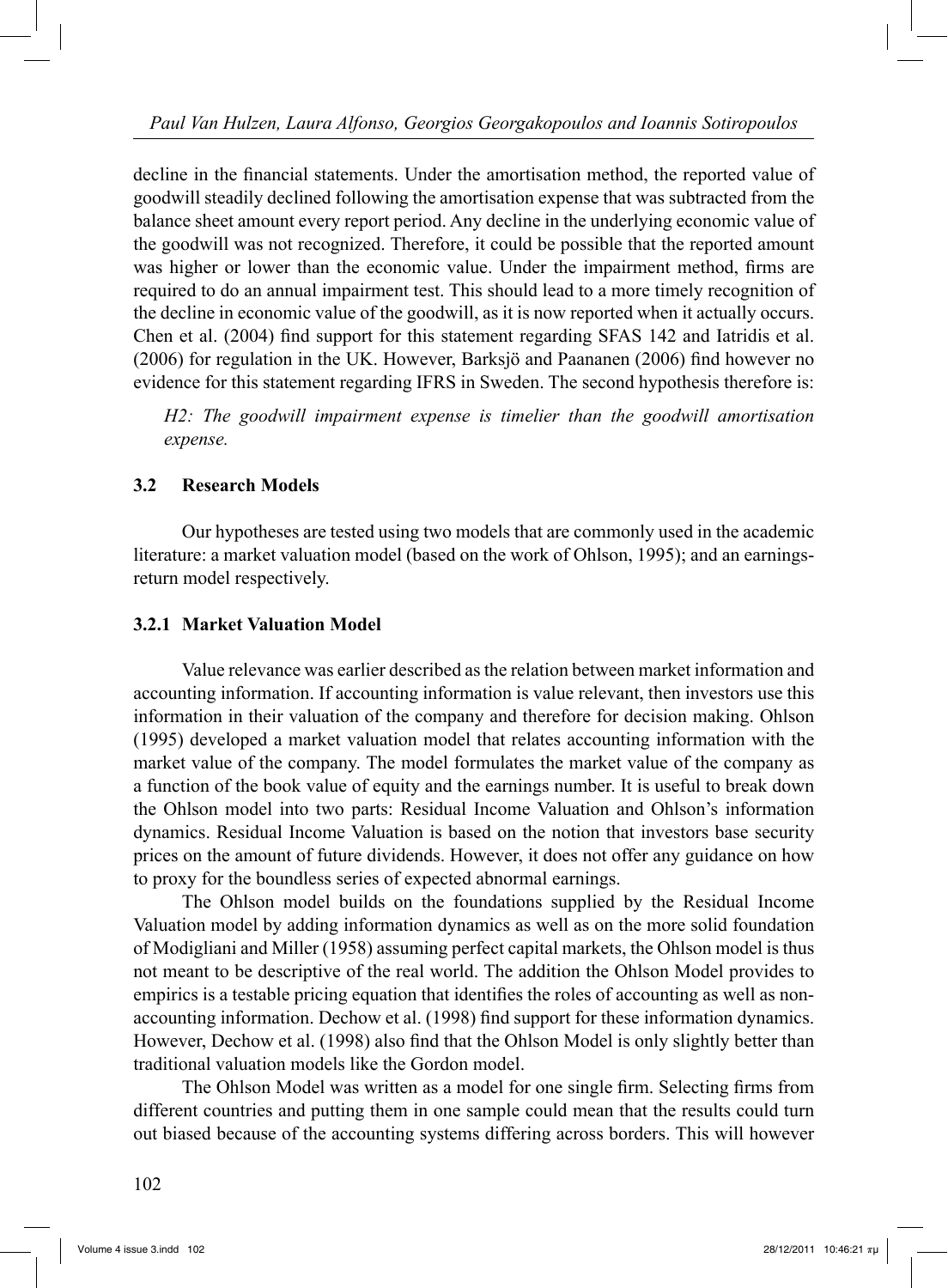only marginally affect our study because our samples include only companies that use their respective local GAAP and after 2005 IFRS. We mitigated the potential bias towards only large companies by choosing a database that contains smaller as well as larger companies.

Our basic model is:

$$
MVE_{it} = \beta_0 + \beta_1 BVE_{it} + \beta_2 NI_{it} + \varepsilon_{it}
$$

Where  $MVE_{ii}$  is the market value of the company,  $BVE_{ii}$  is the book value of equity and  $NI_{ii}$  is the net income number. Value relevance is measured as the explanatory power of the model. If the accounting information is useful for decision makers, then it will have a strong relation with the market value of the company and the explanatory power of the model is high. If, on the other hand, accounting information is not useful, then the explanatory power of the model will be low.

 One major advantage of the model developed by Ohlson (1995) is that extra variables can be easily added to the equation. As a consequence, two models and two explanatory powers can be compared with each other. A conclusion on which accounting information is more value relevant can be drawn from this comparison.

 To test our first hypothesis, we use the basic Ohlson-model (1995) with some necessary adjustments. To compare the value relevance of goodwill impairments and goodwill amortisation, two models are needed, each containing one of the two different variables. The first equation is as follows:

$$
MVE_{it} = \beta_0 + \beta_1 BVE_{it} + \beta_2 NI_{it} + \beta_3 AMORT_{it} + \varepsilon_{it}
$$
 (1)

Where  $AMORT_{it}$  is the amount of goodwill amortisation for the year and all other variables are as previously defined. The value of the company is measured three months after the fiscal year-end to make sure that the financial statements have been made public and that the information is available to investors. All variables were deflated by the number of shares outstanding to control for size differences. The extended model should have a higher explanatory power if investors view the amortisation variable as useful, valuable and relevant. As discussed earlier, Moehrle et al. (2001) find that there is no significant difference, while Jennings et al. (2001) even find that the explanatory power decreases, indicating that the variable adds noise to the valuation. However, this comparison is not the focus here and it is not further examined in detail.

Equation (1) will be compared with a model that contains an impairment variable:

$$
MVE_{it} = \beta_0 + \beta_1 BVE_{it} + \beta_2 NI_{it} + \beta_3 IMP_{it} + \varepsilon_{it}
$$
 (2)

Where  $IMP_{it}$  is the amount of goodwill impairment for the year and all other variables are as defined previously. Again, all variables will be deflated by the number of outstanding shares and market value is measured three months after fiscal year-end. Equation (2) should also have a higher explanatory power than the basic Ohlson-model (1995) if investors view impairment of goodwill as useful, valuable and relevant. For example Lapointe et al. (2009) find that this is the case, while Barskjö and Paananen (2006) find no evidence for this, although they use a slightly different method.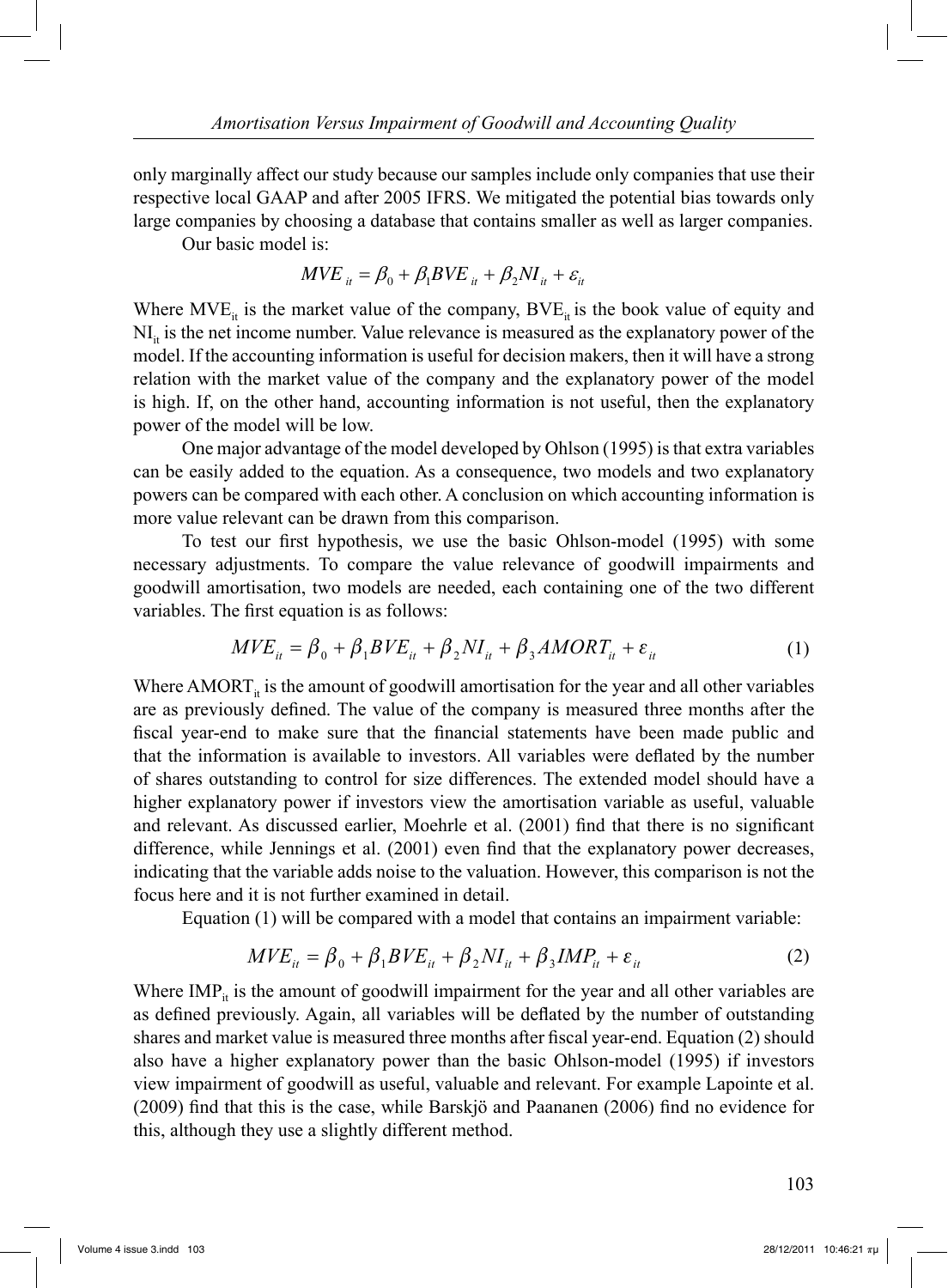Hypothesis 1 states that the value relevance of goodwill impairments is higher than the value relevance of goodwill amortisation. This is measured using the explanatory power of equations (1) and (2). Following this hypothesis it is expected that the value relevance of equation (2) is higher than that of equation (1). Information on the variables AMORT, and  $IMP<sub>it</sub> could give more evidence on the comparison of the value relevance, depending on the$ significance of these variables in the model.

### **3.2.2 Earnings-Return Model**

 Timeliness was previously described as *"having information available to decision makers before it loses its capacity to influence decisions"* (IASB/FASB, 2008, p. 21). This definition also relates market information with accounting information. However, timeliness is not concerned with the extent to which accounting information is used in market valuation, but with the timely recognition of a change in the economic value of the company in the financial statements. The following equation applies to this situation:

$$
E_{it} = \chi_0 + \chi_1 R_t + \chi_2 R_{t-1} + \chi_3 R_{t-2} + \varepsilon_t
$$
 (3)

- $E_{it}$  = earnings deflated by the price per share at t-1
- $R_{t}$  the return on the firm from 9 months before the fiscal year-end to 3 months after
- $R_{t-1}$  the return on the firm from 9 months before the fiscal year-end to 3 months after for the preceding year
- $R_{t,2}$  the return on the firm from 9 months before the fiscal year-end to 3 months after for the second preceding year

 As with the share price measure in the value relevance model, the return period before the fiscal year-end, is used to enable the financial statement information to be incorporated in the valuation by investors. The earnings measure is deflated by the price per share at  $t_{-1}$ because the return figure is also relative and based on the share price at t,  $t_1$  and  $t_2$ .

 The earnings-return model tries to measure the extent to which the returns are reflected in earnings. If earnings are completely timely, then all changes in economic value (captured by the return measure) should also be present in the earnings number, because this is the change in the book value of equity of the company. Other equity transactions, for example dividends, are controlled for in the returns measure.

 Yet, earnings are almost never completely timely. This is caused by the fact that the valuation of the share price by investors depends on expectations of future economic benefits. If a company, for example, makes an investment that will generate a lot of profits in the future, this is taken into account by investors in their valuation. The share price will probably rise and the return on the firm goes up. However, the deal itself is not recognized in the financial statements yet, resulting in returns that lead earnings. The same argument can be made regarding the goodwill accounting method. When companies are allowed to amortise goodwill over a certain fixed period, investors are able to estimate the amortisation expense very well, only depending on the fact whether new goodwill is acquired or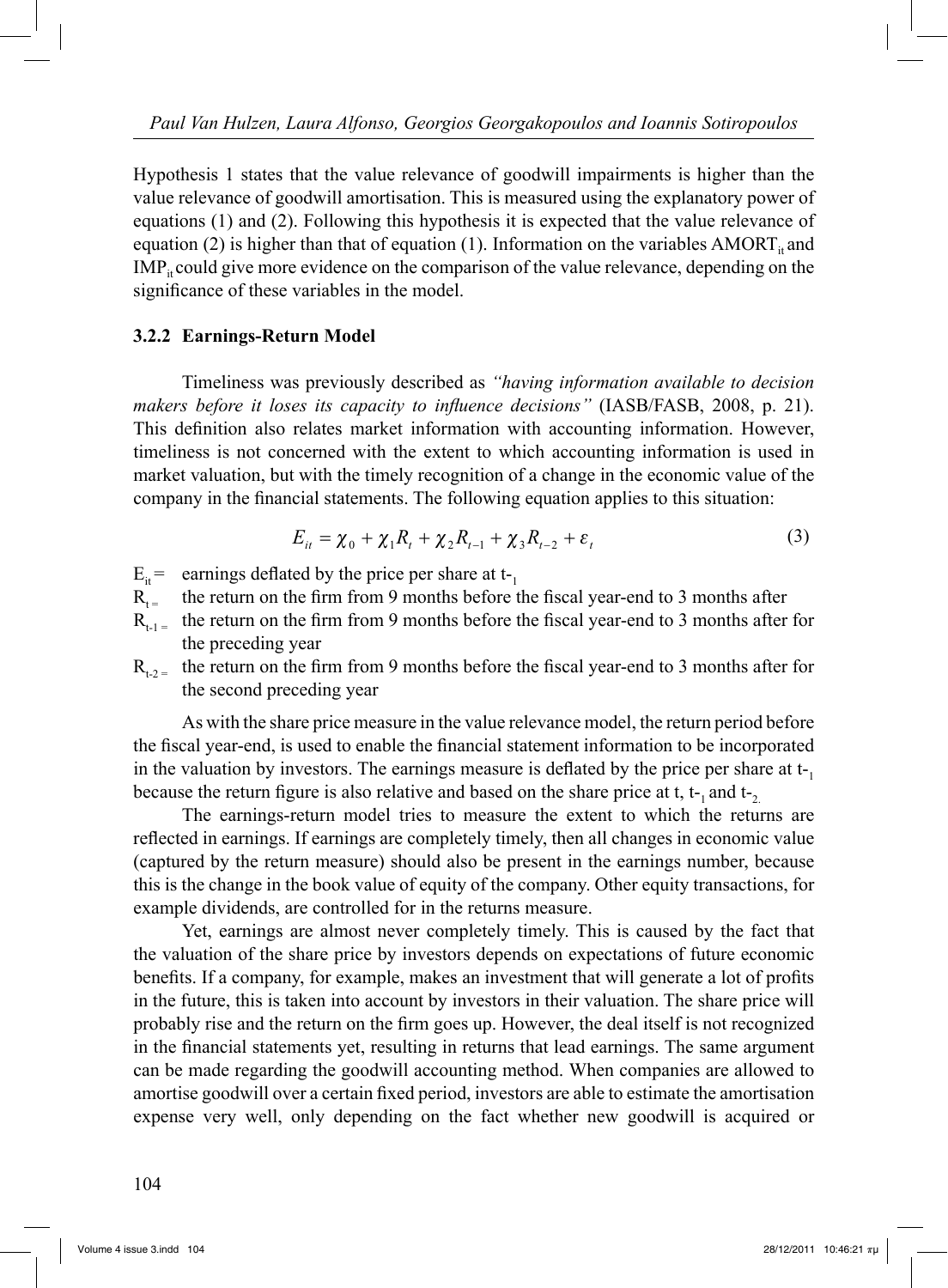not. Earnings are therefore not timely, because the expense is incorporated in the share price valuation far before the actual expense will be recognized. On the other hand, the impairment test method leads to an impairment expense that is less easy to predict, but should be more related to the change in underlying economic value of the goodwill. Taken together, impairments should be timelier and therefore result in higher associations with earnings than amortisation expenses. This expectation is also formulated in hypothesis 2. We use returns for multiple years, to see whether returns lead earnings and also to make a comparison between amortisations and impairments.

 Following Barksjö and Paananen (2006) and Chen et al. (2004), we regress equation (3) using  $E_{it}$  as the earnings number with and without the amortisation or impairment expense. This distinction can give more information about the timeliness of the goodwill expense charge itself. For example, both Barkjsö and Paananen (2006) and Chen et al. (2004) find that earnings numbers that include the goodwill amortisation or impairment are timelier than earnings numbers excluding these figures, indicating that the financial statements contain new information that investors use in their valuation and therefore are reflected in the return of the company.

### **3.3 Data selection**

 The data used in the paper were extracted from the financial database Datastream. The variables included in the dataset are the book value of equity -excluding the amortisation or impairment variable respectively- , earnings for the year, share price at three months after fiscal year end and either the amortisation or impairment amount, depending on the year of the sample.

 To make a comparison between the two methods, data from 2001-2004 for the amortisation method and 2005-2010 for the impairment method are used. Although these periods are not equal of length, this does not by definition implicate that they are not comparable, due to (possible) different economic conditions, the number of companies recording an amortisation or impairment expense on goodwill etc. However, potential differences in the datasets could affect the conclusions drawn.

 The data were selected by using the 'Worldscope' database from Datastream. Companies from Germany, France, Spain and the Netherlands were selected. In all of these four countries, the benchmark treatment under their respective local GAAP was that goodwill should be capitalised and subsequently systematically amortised over its useful life, with a rebuttable presumption that the useful life of goodwill would not exceed twenty years from initial recognition. The 'Worldscope' database contains small as well as large companies. Thus, the sample is not biased in terms of company size. For the years before 2005 we only selected companies that used their own local GAAP and for the years starting 2005 only companies that use IFRS to comprise their annual accounts. Outliers were deleted by using scatter plots.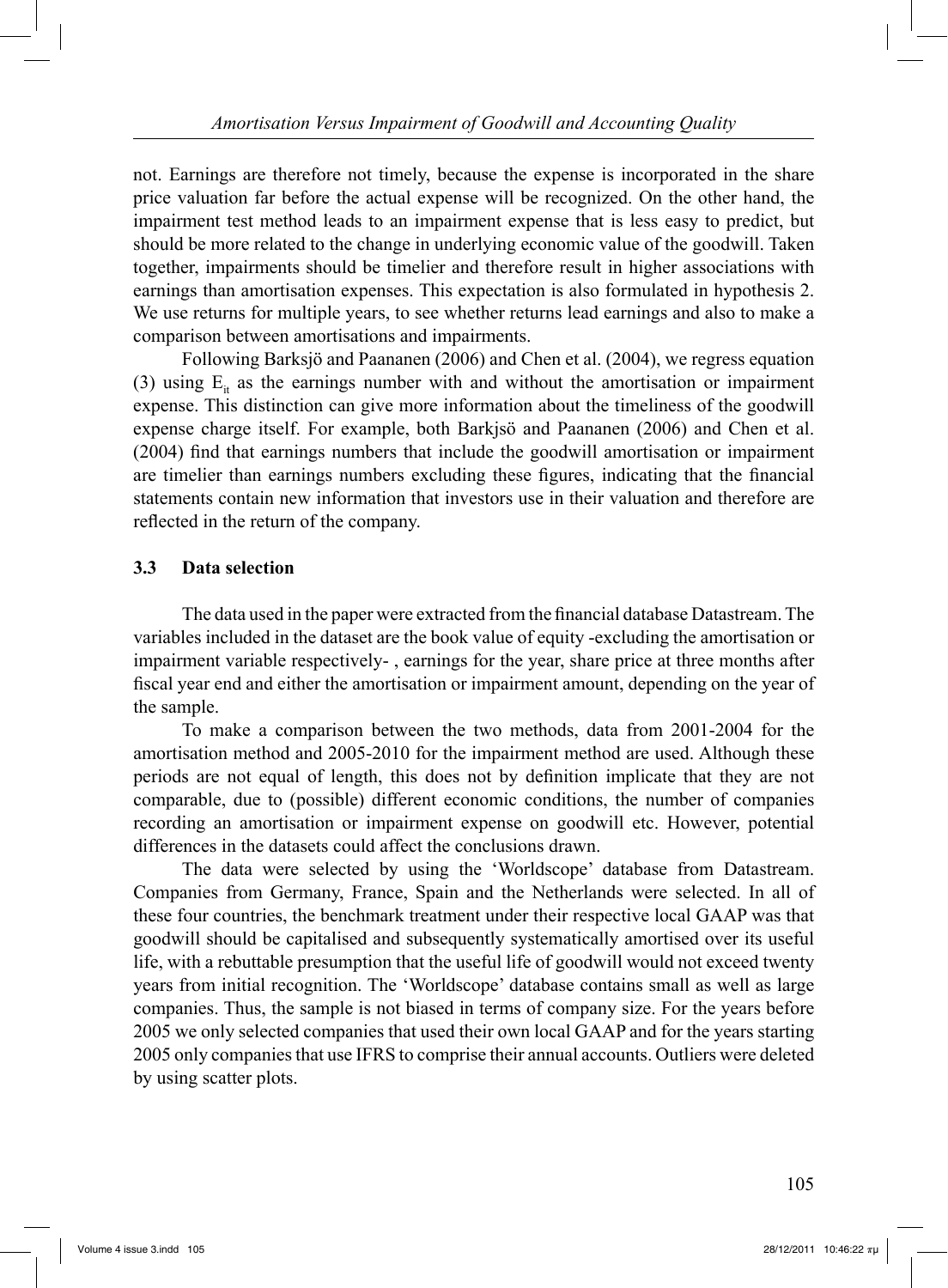# **4. Results**

#### **4.1 Market Valuation model**

 Hypothesis 1 is examined by comparing equations (1) and (2). The results on equation (1) are presented in Table 1.

|             | ${\bf N}$ | Intercept | <b>BVE</b> | N <sub>I</sub> | <b>AMORT</b> |                |
|-------------|-----------|-----------|------------|----------------|--------------|----------------|
|             |           |           |            |                |              |                |
| 2001        | 302       | 9,2       | 1,0        | 0,6            | 13,3         |                |
| p-value     |           | < 0.01    | < 0.09     | < 0.01         | < 0.01       |                |
| t-statistic |           | 6,6       | 15,2       | 1,7            | 3,6          |                |
|             |           |           |            |                |              |                |
| 2002        | 343       | 4,8       | 0,7        | 1,9            | 4,5          |                |
| p-value     |           | < 0.01    | < 0.01     | < 0.01         | < 0.01       |                |
| t-statistic |           | 5,9       | 12,6       | 8,0            | 10,1         |                |
|             |           |           |            |                |              |                |
| 2003        | 317       | 13,4      | 0,3        | 2,7            | 6,6          |                |
| p-value     |           | < 0.01    | < 0.01     | < 0.01         | < 0.01       |                |
| t-statistic |           | 10,2      | 12,6       | 9,0            | 6,5          |                |
|             |           |           |            |                |              |                |
| 2004        | 327       | 9,6       | 0,6        | 4,3            | 7,8          |                |
| p-value     |           | < 0.01    | < 0.01     | < 0.01         | < 0.01       |                |
| t-statistic |           | 10,0      | 13,5       | 11,9           | 12,6         |                |
|             |           |           |            |                |              |                |
| Pooled      | 1289      | 11,4      | 0,5        | 2,6            | 6,1          |                |
| p-value     |           | < 0.01    | < 0.01     | < 0.01         | < 0.01       | Adjusted $R^2$ |
| t-statistic |           | 19,2      | 24,5       | 15,9           | 13,6         | 0,55           |

| Table 1: Market valuation model – Amortisation Expense and Descriptive Statistics |  |  |
|-----------------------------------------------------------------------------------|--|--|
|-----------------------------------------------------------------------------------|--|--|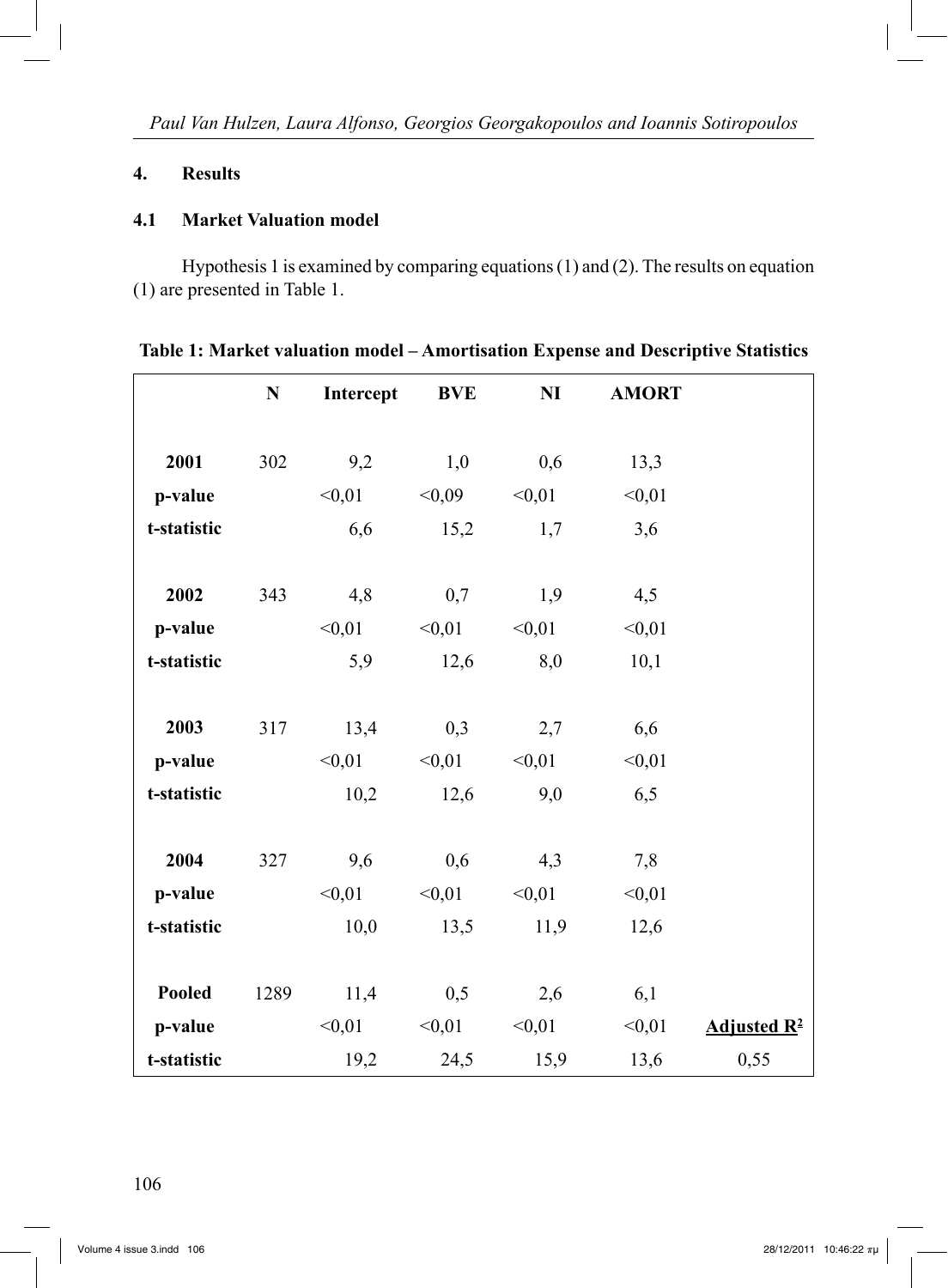| 2001-2004                             | <b>Share</b><br>price | <b>Equity</b> | <b>Net</b><br>income | AMO     |
|---------------------------------------|-----------------------|---------------|----------------------|---------|
| Mean                                  | 20,42                 | 11,42         | 0,48                 | 0,38    |
| <b>Standard Error</b>                 | 0,81                  | 0,82          | 0,10                 | 0,03    |
| Median                                | 11,11                 | 5,40          | 0,42                 | 0,08    |
| <b>Standard Deviation</b>             | 28,91                 | 29,56         | 3,48                 | 1,25    |
| <b>Sample Variance</b>                | 835,68                | 873,85        | 12,08                | 1,55    |
| <b>Kurtosis</b>                       | 16,20                 | 351,63        | 24,12                | 60,91   |
| <b>Skewness</b>                       | 3,51                  | 15,14         | $-1,42$              | 6,38    |
| Range                                 | 247,82                | 833,54        | 64,23                | 24,90   |
| <b>Minimum</b>                        | 0,18                  | $-61,16$      | $-33,32$             | $-8,50$ |
| <b>Maximum</b>                        | 248,00                | 772,38        | 30,92                | 16,40   |
| <b>Sum</b>                            | 26315,19              | 14714,09      | 613,99               | 488,22  |
| Count                                 | 1289,00               | 1289,00       | 1289,00              | 1289,00 |
| <b>Confidence Level</b><br>$(95,0\%)$ | 1,58                  | 1,62          | 0,19                 | 0,07    |

*Amortisation Versus Impairment of Goodwill and Accounting Quality*

 For the years 2001-2004, there were 1289 firm-years that contained a goodwill amortisation expense. The results on the variables  $BVE_{it}$ ,  $NI_{it}$  and  $AMORT_{it}$  are very consistent and conclusive, because they are all significant at the 1% level over all firm-years and in the pooled sample, except for Net income in year 2001. This means that investors use these accounting information numbers in their valuation of the company. Of course this result is not very surprising; because the book value of equity and changes therein, the net income, represent the value of the company that belongs to the equity holders. More interesting are the results on the amortisation variable. Besides being significant,  $AMORT_{it}$ shows an even higher t-statistic than Net income in 2001 and 2004.

 It is also remarkable that the coefficients on the amortisation variable are all positive. This would mean that an increase in goodwill expense leads to an increase in share price and the value of the company. Clearly this is contradictive to the concept that higher amortisation expenses decrease the market value of a company. The explanatory power of the model is the reported Adjusted  $\mathbb{R}^2$  of 55.1%. This means that just over fifty five percent of share prices can be explained by the combination of the three variables in the model. The same regression is also run without the Amortization variable (result not shown here), which show a lower Adjusted  $R^2$  of 51.3%.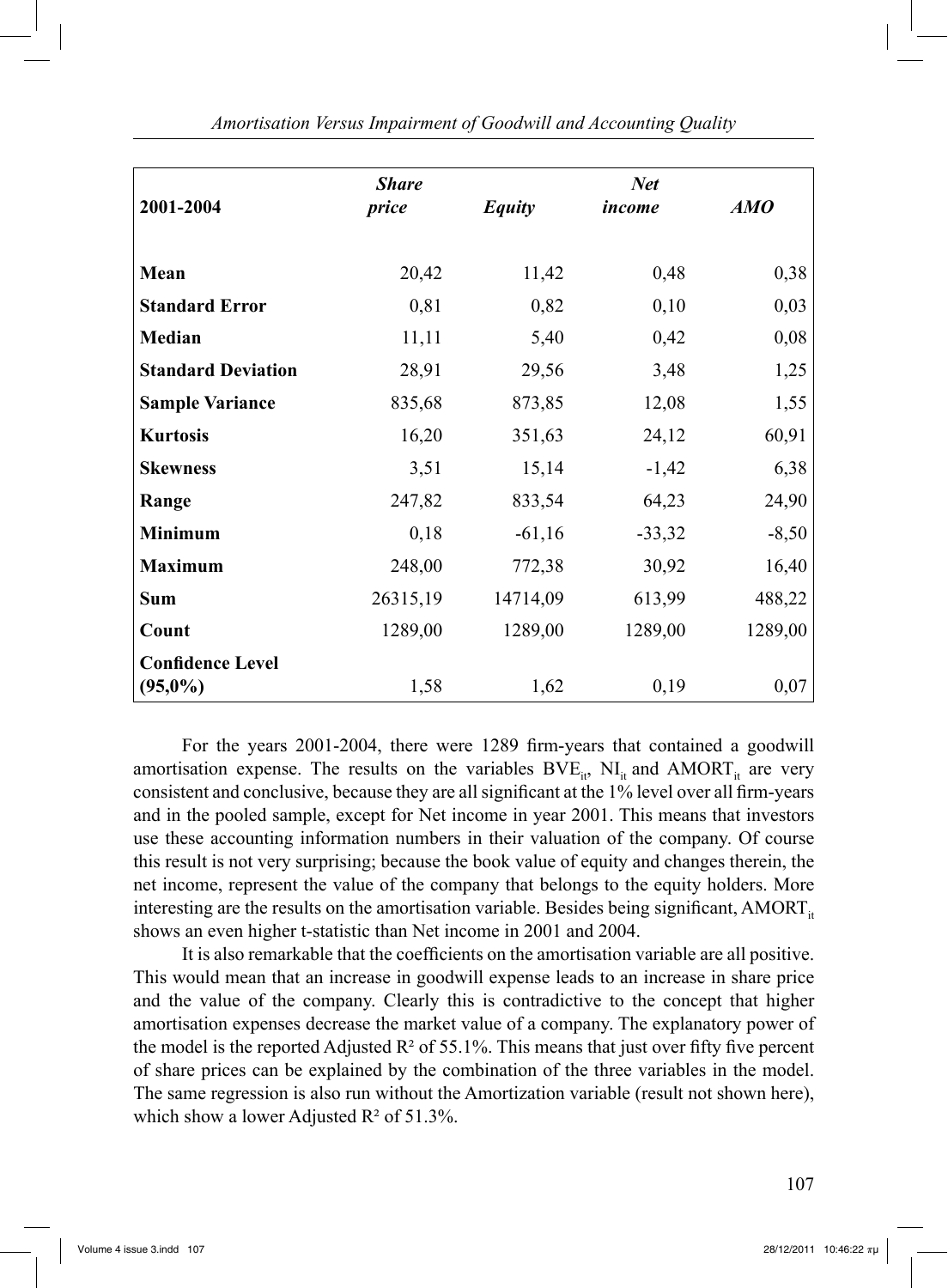The results on equation (2) are presented in Table 2. The first obvious difference between the two equations is that there are far more firm-years that contain an amortisation expense than an impairment expense. This is caused by the fact that amortisation is an expense that reoccurs every year over the economic useful lifetime of the goodwill. Under the impairment method, it is possible that the value of goodwill on the balance sheet is not affected because the recoverable amount exceeds the carrying amount. An impairment expense is then not recognised. During the early years of the sample (2005-2007), economic conditions were relatively good and it is probable that for many companies, the recoverable amount of the goodwill exceeded the carrying amount. However, in 2008 and 2009 the number of firms, reporting an impairment expense, clearly increases again. In 2005 the number of firms reporting an impairment expense also seems to be higher than in the two years to come. This might be due to the fact that under IFRS firms are allowed to readjust the value of the goodwill they have on their balance sheet downwards as well as upwards, although never higher than its amortised value. Firms that wrote off their goodwill quicker might have taken advantage of the opportunity by revaluing their goodwill upwards in the first year of IFRS adoption. Although the total number of firm-years is lower than for the sample used for equation (1), there are still enough observations present to come to a reasonable strong conclusion about the goodwill impairment expense.

|             | ${\bf N}$ | Intercept | <b>BVE</b> | $\mathbf{N}\mathbf{I}$ | <b>AMORT</b> |
|-------------|-----------|-----------|------------|------------------------|--------------|
| 2005        | 146       | 9,4       | 1,4        | 3,3                    | $-5,8$       |
| p-value     |           | < 0.01    | < 0.01     | < 0.01                 | 0,5          |
| t-statistic |           | 6,5       | 11,9       | 5,4                    | $-0,7$       |
| 2006        | 132       | 8,8       | 1,4        | 2,5                    | $-5,0$       |
| p-value     |           | < 0.01    | < 0.01     | < 0.01                 | 0,4          |
| t-statistic |           | 4,0       | 9,9        | 3,8                    | $-0,8$       |
| 2007        | 109       | 9,8       | 0,5        | 2,1                    | 2,3          |
| p-value     |           | < 0.01    | < 0.01     | < 0.01                 | 0,2          |
| t-statistic |           | 6,1       | 5,2        | 4,3                    | 1,3          |
| 2008        | 141       | 5,2       | 0,6        | 1,0                    | $-1,6$       |
| p-value     |           | < 0.01    | < 0.01     | < 0.01                 | 0,2          |
| t-statistic |           | 4,3       | 12,7       | 3,5                    | $-1,2$       |

**Table 2: Market valuation model – Impairment Expense and Descriptive Statistics**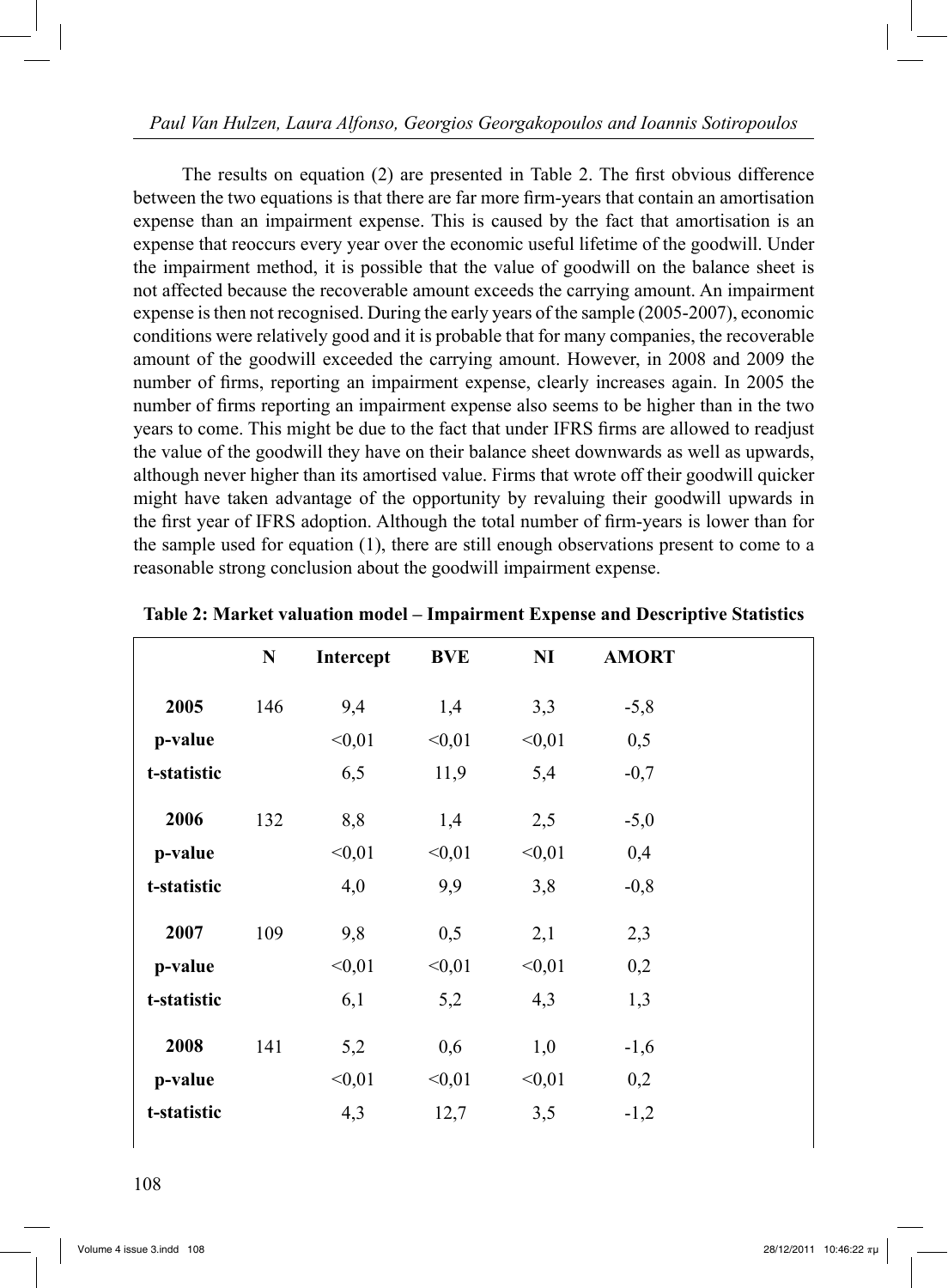| 2009          | 157 | 8,8    | 0,7    | 1,3    | $-1,5$ |                         |
|---------------|-----|--------|--------|--------|--------|-------------------------|
| p-value       |     | < 0.01 | < 0.01 | < 0.01 | 0,5    |                         |
| t-statistic   |     | 6,5    | 13,8   | 3,4    | $-0,8$ |                         |
| 2010          | 118 | 10,37  | 0,37   | 4,89   | 4,6    |                         |
| p-value       |     | < 0.01 | < 0.01 | < 0.01 | 0,3    |                         |
| t-statistic   |     | 4,98   | 4,31   | 6,57   | 1,0    |                         |
| <b>Pooled</b> | 802 | 9,94   | 0,73   | 3,10   | $-0,4$ |                         |
| p-value       |     | < 0.01 | < 0.01 | < 0.01 | 0,7    | Adjusted $\mathbb{R}^2$ |
| t-statistic   |     | 12,78  | 20,10  | 14,53  | $-0,3$ | 0,66                    |

*Amortisation Versus Impairment of Goodwill and Accounting Quality*

|                           | <b>Share</b> |               | <b>Net</b> |            |
|---------------------------|--------------|---------------|------------|------------|
| 2005-2010                 | price        | <b>Equity</b> | income     | <b>IMP</b> |
| Mean                      | 24,87        | 16,03         | 1,09       | 0,29       |
| <b>Standard Error</b>     | 1,03         | 0,76          | 0,13       | 0,02       |
| <b>Median</b>             | 14,59        | 8,14          | 0,55       | 0,08       |
| <b>Standard Deviation</b> | 29,14        | 21,45         | 3,63       | 0,57       |
| <b>Sample Variance</b>    | 849,11       | 460,32        | 13,16      | 0,33       |
| <b>Kurtosis</b>           | 7,67         | 7,59          | 10,83      | 16,85      |
| <b>Skewness</b>           | 2,26         | 2,46          | 1,16       | 3,67       |
| Range                     | 223,97       | 172,43        | 48,44      | 5,04       |
| <b>Minimum</b>            | 0,04         | $-18,78$      | $-20,40$   | $-0,36$    |
| <b>Maximum</b>            | 224,00       | 153,66        | 28,03      | 4,68       |
| <b>Sum</b>                | 19943,25     | 12858,96      | 871,22     | 233,85     |
| Count                     | 802,00       | 802,00        | 802,00     | 802,00     |
| Confidence                |              |               |            |            |
| Level $(95,0\%)$          | 2,02         | 1,49          | 0,25       | 0,04       |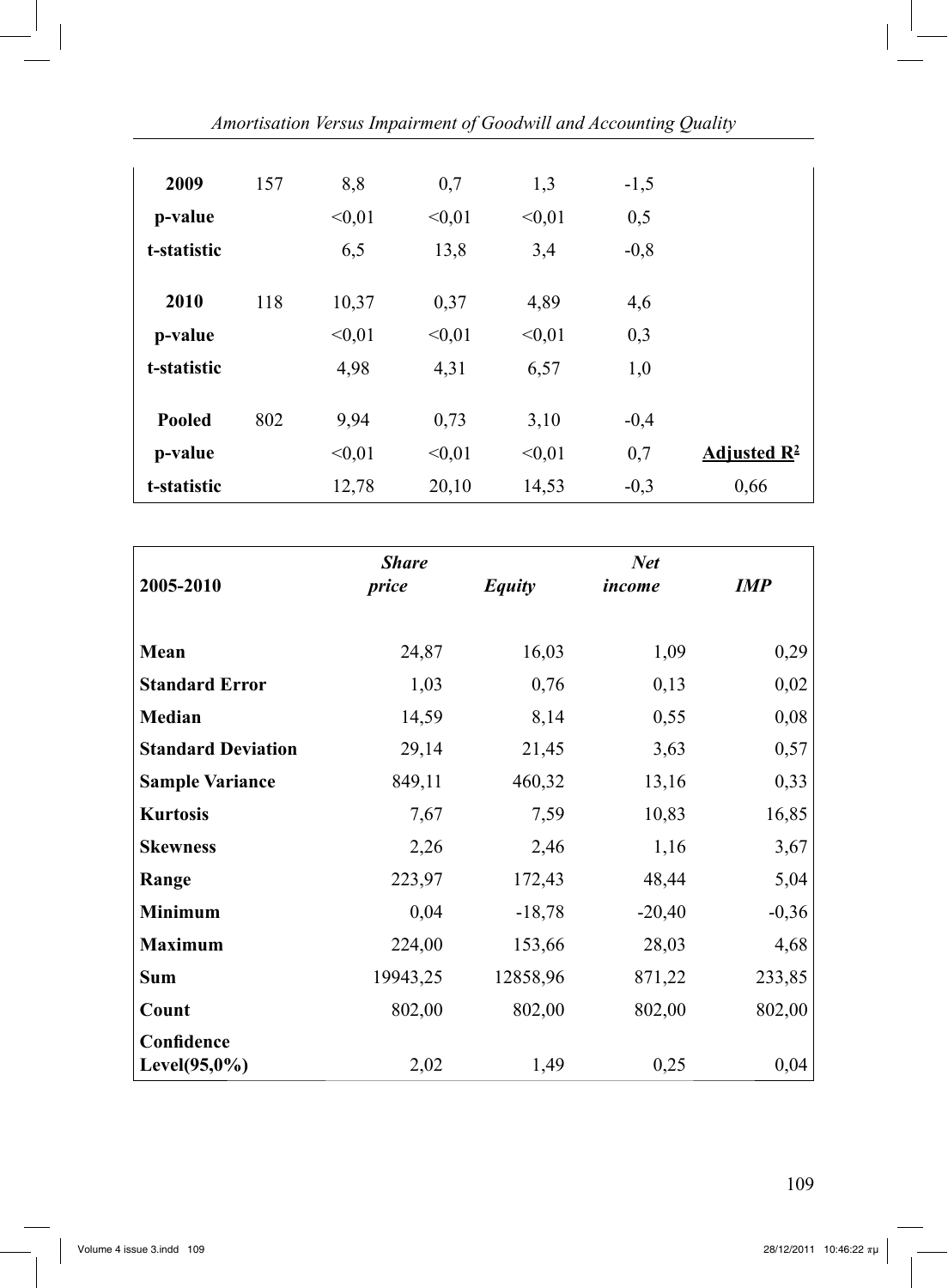Consistent with equation (1),  $BVE_{it}$  and  $NI_{it}$  are significant for all the years in the sample, for at least at a 1% level. As explained earlier, this result is of no surprise. But the coefficients on the impairment expense do not have the same characteristics as those on the amortisation expense. First, they are all negative, except for the years 2007 and 2010, indicating that an increase in impairment expense results in a lower market valuation. This is consistent with the concept that higher impairment expenses lead to lower equity values and share prices. Second, the pooled sample shows that overall, the  $IMP<sub>it</sub>$  coefficient is insignificant. When the separate years are examined,  $IMP<sub>it</sub>$  also shows insignificant results for all years.

On the other hand, the explanatory power of Equation (2) has an  $\mathbb{R}^2$  of 66.1%. Compared with the explanatory power of 55.1% of Equation (1), it can be concluded that the change from amortisation of goodwill to impairment of goodwill leads to higher value relevance. There is, however, a very present possibility that the increased explanatory power is the result of increased relevance of one of the other variables,  $BVE_{it}$  and  $NI_{it}$ . To add credibility to the conclusions, additional analyses (not reported here) were also conducted by performing a regression on the models without the amortisation or impairment variable. The analyses show that for the second regression the increased relevance is caused by the BVE<sub>it</sub> and NI<sub>it</sub> variables and not by any changes in the relevance of the Impairment variable. For Equation (1), it is clearly the Amortisation expense that contributes to the explanatory value of the model.

 Hypothesis 1 states that the value relevance of goodwill impairment is higher than the value relevance of goodwill amortisation. Although the explanatory power for equation (2) is higher than for equation (1), it is concluded that this hypothesis cannot be confirmed. Therefore, in the present study goodwill impairments are not more value relevant than goodwill amortisation.

 When looking at the years from 2007 to 2010 separately, a drop in explanatory power of the model is clearly seen. For the year 2007 the adjusted  $\mathbb{R}^2$  is still 71.7%, but in 2008 it drops to 58.8%. It does, however, recover and in 2010 it is back up to 68.9%. The drop in 2008 might be due to the hit of the financial crisis. An insecure time period for investors and companies alike might make it more difficult for the investors to value a balance sheet item like goodwill, and the future cash flows that are supposed to flow from it, now that the true accounting, fair value, number is reported.

#### **4.2 Return Valuation model**

 Hypothesis 2 is examined by running a regression on equation (3) over the periods 2001-2004 and 2005-2009. It states that the impairment expense is timelier than the amortisation expense. This expected increased timeliness is interpreted in several ways: increased explanatory power of the model for the impairment regression, a shift in the value of the coefficients on certain variables for the period 2005-2009 and larger differences between the two earnings measures used.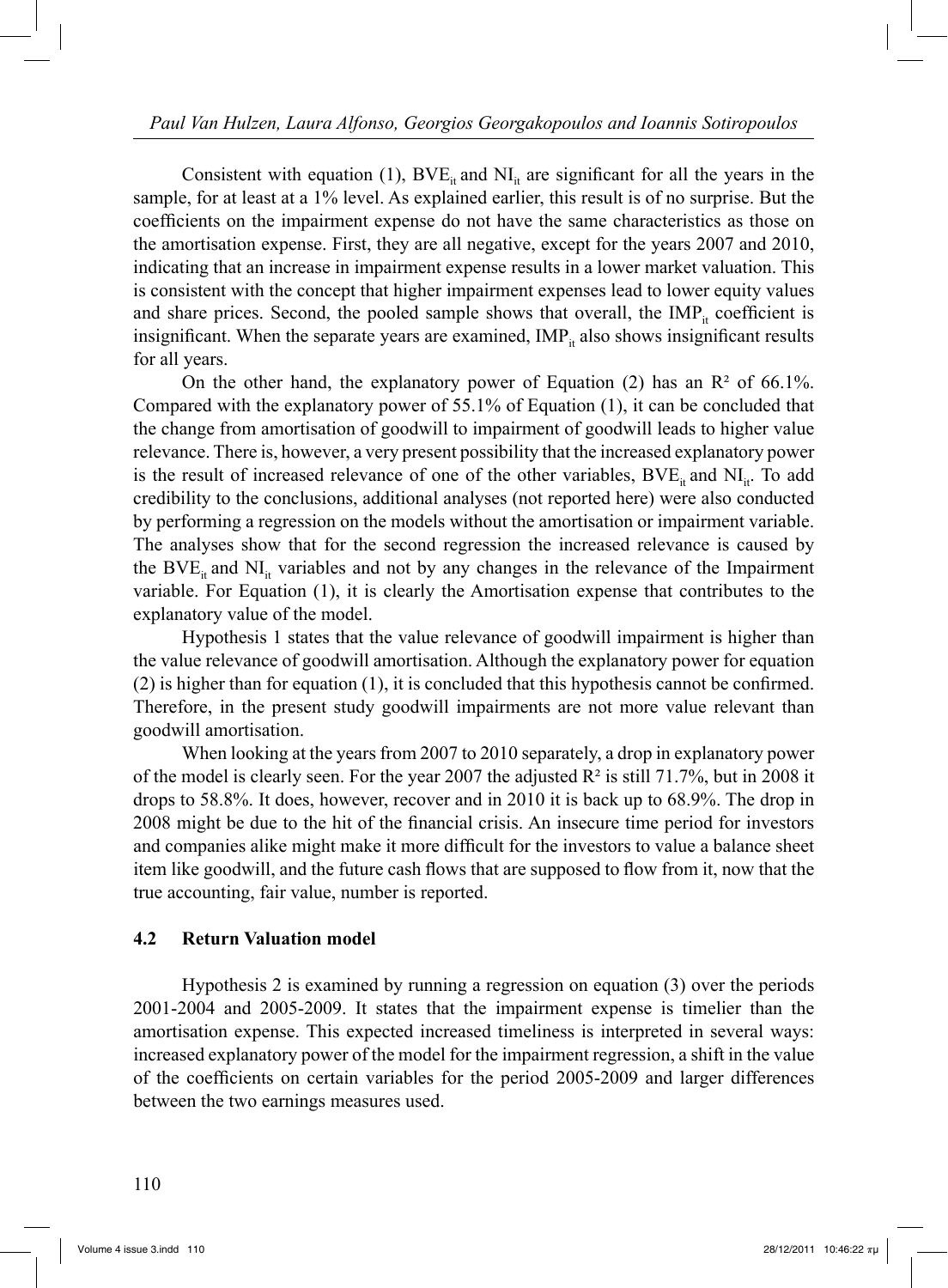The earnings measure in both periods is split up into the actual earnings number (including the amortisation or impairment expense) and an adjusted earnings number that excludes the amortisation or impairment component. This separation can give some additional insights in the information content of the amortisation or impairment expense in the earnings number. In contrast with the market valuation model, pooling the results from 2001-2004 into one sample is not useful, because of the high correlation between these years. For example, the return over 2001 is used in the equation for 2002 (as  $R_{t-1}$ ) and 2003  $(as R<sub>1.2</sub>)$ .

 The results of the regression of equation (3) for the whole period 2001-2004 are presented in table 3. One of the first conclusions that can be drawn is that only the returns for the years that are closest to fiscal year end have a significant relation with the earnings numbers (including and excluding the amortisation expense). When earnings are timely, one would expect a strong relationship between the earnings number and the return measure for the same year  $(R_t)$  and a less strong relationship with the return measure for the other years  $(R_{t-1}$  and  $R_{t-2})$ . This is the case for all of the years in the sample. It can therefore be concluded that earnings are timely for the sample years 2001-2004.

|             | $\underline{\textbf{N}}$                     | <b>Interc</b> | Rt    | $Rt-1$ | $Rt-2$ |      | $\underline{\mathbf{N}}$ | <b>Interc</b> | Rt                              | $Rt-1$    | $Rt-2$ |      |
|-------------|----------------------------------------------|---------------|-------|--------|--------|------|--------------------------|---------------|---------------------------------|-----------|--------|------|
|             | Earnings including amortisation<br>component |               |       |        |        |      |                          |               | Earnings excluding amortisation | component |        |      |
| 2001        | 320                                          | 0,0           | 51,7  | 0,1    | $-0,2$ |      | 320                      | 0,0           | 46,2                            | 0,2       | $-0,2$ |      |
| p-value     |                                              | 0,0           | 0,0   | 0,2    | 0,0    |      |                          | 0,0           | 0,0                             | 0,1       | 0,0    |      |
| t-statistic |                                              | 4,2           | 8,9   | 1,4    | $-2,3$ |      |                          | 5,0           | 8,0                             | 1,7       | $-2,3$ |      |
| Adj, $R^2$  |                                              |               |       |        |        | 0,36 |                          |               |                                 |           |        | 0,33 |
| 2002        | 385                                          | 0,0           | 85,5  | 0,1    | $-0,4$ |      | 385                      | 0,0           | 64,2                            | 0,1       | $-0,3$ |      |
| p-value     |                                              | 0,2           | 0,0   | 0,1    | 0,0    |      |                          | 0,0           | 0,0                             | 0,0       | 0,0    |      |
| t-statistic |                                              | 1,3           | 14,4  | 1,6    | $-3,7$ |      |                          | 4,4           | 11,5                            | 2,0       | $-3,0$ |      |
| Adj, $R^2$  |                                              |               |       |        |        | 0,51 |                          |               |                                 |           |        | 0,43 |
| 2003        | 359                                          | 0,0           | 187,3 | 0,0    | $-0,3$ |      | 359                      | 0,0           | 185,5                           | $-0,1$    | $-0,3$ |      |
| p-value     |                                              | 0,0           | 0,0   | 0,8    | 0,0    |      |                          | 0,3           | 0,0                             | 0,7       | 0,0    |      |
| t-statistic |                                              | $-3,6$        | 13,6  | 0,2    | $-2,8$ |      |                          | $-1,1$        | 13,9                            | $-0,4$    | $-2,8$ |      |
| Adj, $R^2$  |                                              |               |       |        |        | 0,51 |                          |               |                                 |           |        | 0,50 |
| 2004        | 358                                          | 0,0           | 171,9 | $-0,1$ | $-0,2$ |      | 358                      | 0,0           | 147,0                           | $-0,2$    | $-0,2$ |      |
| p-value     |                                              | 0,0           | 0,0   | 0,3    | 0,0    |      |                          | 0,2           | 0,0                             | 0,1       | 0,0    |      |
| t-statistic |                                              | $-2,5$        | 16,3  | $-1,1$ | $-3,2$ |      |                          | 1,3           | 14,7                            | $-1,6$    | $-2,7$ |      |
| Adj, $R^2$  |                                              |               |       |        |        | 0,53 |                          |               |                                 |           |        | 0,46 |

# **Table 3: Timeliness of the amortization expense, 2001 – 2004**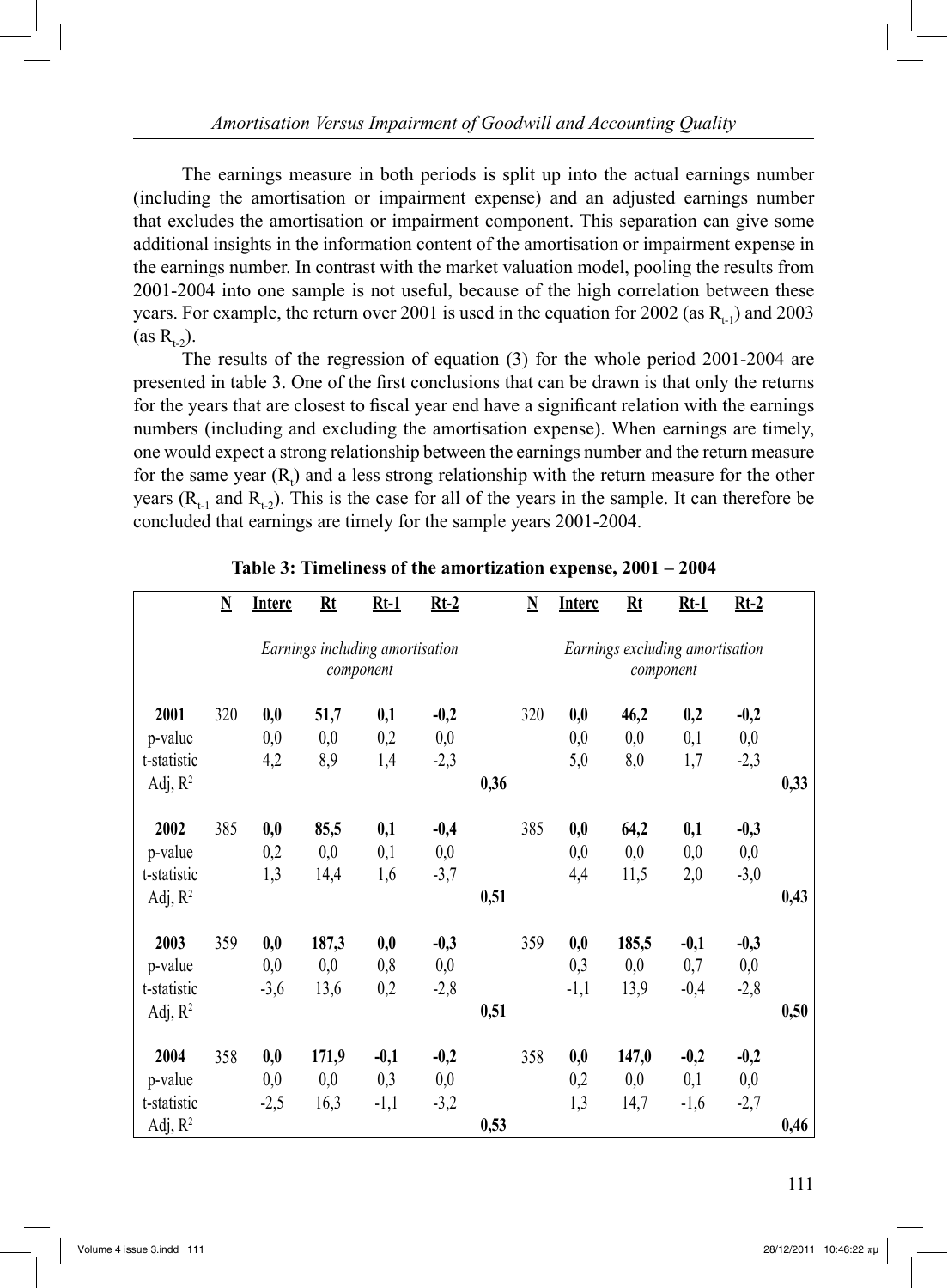Another result visible from Table 3 is that the model with the adjusted earnings figure (excluding the amortization expense) has less explanatory power than the model with the regular earnings number. This is consistent with the results from the market valuation model, because it shows that including the amortisation expense in the earnings number gives the market new information and that investors use this piece of new information in their valuation. Conclusions on the increased timeliness of the impairment expense compared to the amortisation expense can only be made after a comparison with the results from the sample years 2005-2009. These are presented in Table 4.

|             | $\underline{\mathbf{N}}$      | <b>Interc</b> | Rt    | $Rt-1$ | $Rt-2$ |      | $\underline{\mathbf{N}}$ | <b>Interc</b> | Rt                            | $Rt-1$ | $Rt-2$ |      |
|-------------|-------------------------------|---------------|-------|--------|--------|------|--------------------------|---------------|-------------------------------|--------|--------|------|
|             | Earnings including impairment |               |       |        |        |      |                          |               | Earnings excluding impairment |        |        |      |
|             | component                     |               |       |        |        |      |                          |               | component                     |        |        |      |
| 2005        | 166                           | 0,0           | 196,8 | $-0,4$ | $-0,2$ |      | 166                      | 0,0           | 171,6                         | $-0,4$ | $-0,1$ |      |
| p-value     |                               | 0,0           | 0,0   | 0,0    | 0,3    |      |                          | 0,4           | 0,0                           | 0,0    | 0,6    |      |
| t-statistic |                               | $-3,0$        | 15,4  | $-2,0$ | $-1,0$ |      |                          | $-0,9$        | 14,1                          | $-2,6$ | $-0,6$ |      |
| Adj, $R^2$  |                               |               |       |        |        | 0,72 |                          |               |                               |        |        | 0,68 |
| 2006        | 164                           | 0,0           | 58,8  | $-0,3$ | 0,1    |      | 164                      | 0,1           | 35,3                          | 0,0    | 0,1    |      |
| p-value     |                               | 0,0           | 0,0   | 0,2    | 0,0    |      |                          | 0,0           | 0,0                           | 0,8    | 0,3    |      |
| t-statistic |                               | 4,5           | 6,4   | $-1,3$ | 2,1    |      |                          | 6,9           | 4,0                           | 0,2    | 1,1    |      |
| Adj, $R^2$  |                               |               |       |        |        | 0,49 |                          |               |                               |        |        | 0,38 |
|             |                               |               |       |        |        |      |                          |               |                               |        |        |      |
| 2007        | 137                           | 0,0           | 106,6 | $-0,2$ | 0,1    |      | 137                      | 0,0           | 66,6                          | 0,0    | $-0,1$ |      |
| p-value     |                               | 0,0           | 0,0   | 0,0    | 0,6    |      |                          | 0,0           | 0,0                           | 0,7    | 0,5    |      |
| t-statistic |                               | 2,0           | 16,4  | $-2,0$ | 0,5    |      |                          | 5,1           | 10,9                          | $-0,4$ | $-0,6$ |      |
| Adj, $R^2$  |                               |               |       |        |        | 0,67 |                          |               |                               |        |        | 0,48 |
| 2008        | 180                           | 0,0           | 75,2  | 0,1    | $-0,2$ |      | 180                      | 0,0           | 52,5                          | $-0,1$ | 0,0    |      |
| p-value     |                               | 0,1           | 0,0   | 0,5    | 0,0    |      |                          | 0,6           | 0,0                           | 0,5    | 0,5    |      |
| t-statistic |                               | $-1,8$        | 9,7   | 0,7    | $-2,7$ |      |                          | 0,5           | 8,7                           | $-0,7$ | 0,7    |      |
| Adj, $R^2$  |                               |               |       |        |        | 0,57 |                          |               |                               |        |        | 0,46 |
| 2009        | 194                           | $-0,1$        | 180,7 | $-0,6$ | 0,9    |      | 194                      | 0,0           | 121,8                         | $-0,4$ | 1,0    |      |
| p-value     |                               | 0,0           | 0,0   | 0,1    | 0,0    |      |                          | 0,0           | 0,0                           | 0,2    | 0,0    |      |
| t-statistic |                               | $-3,5$        | 9,6   | $-1,6$ | 2,3    |      |                          | $-2,0$        | 7,0                           | $-1,2$ | 2,9    |      |
| Adj, $R^2$  |                               |               |       |        |        | 0,45 |                          |               |                               |        |        | 0,32 |

#### **Table 4: Timeliness of the impairment expense, 2005 – 2009**

 When looking at the relationship between the return measures and the earnings number for the years in the sample, it can be seen that there is again a strong relationship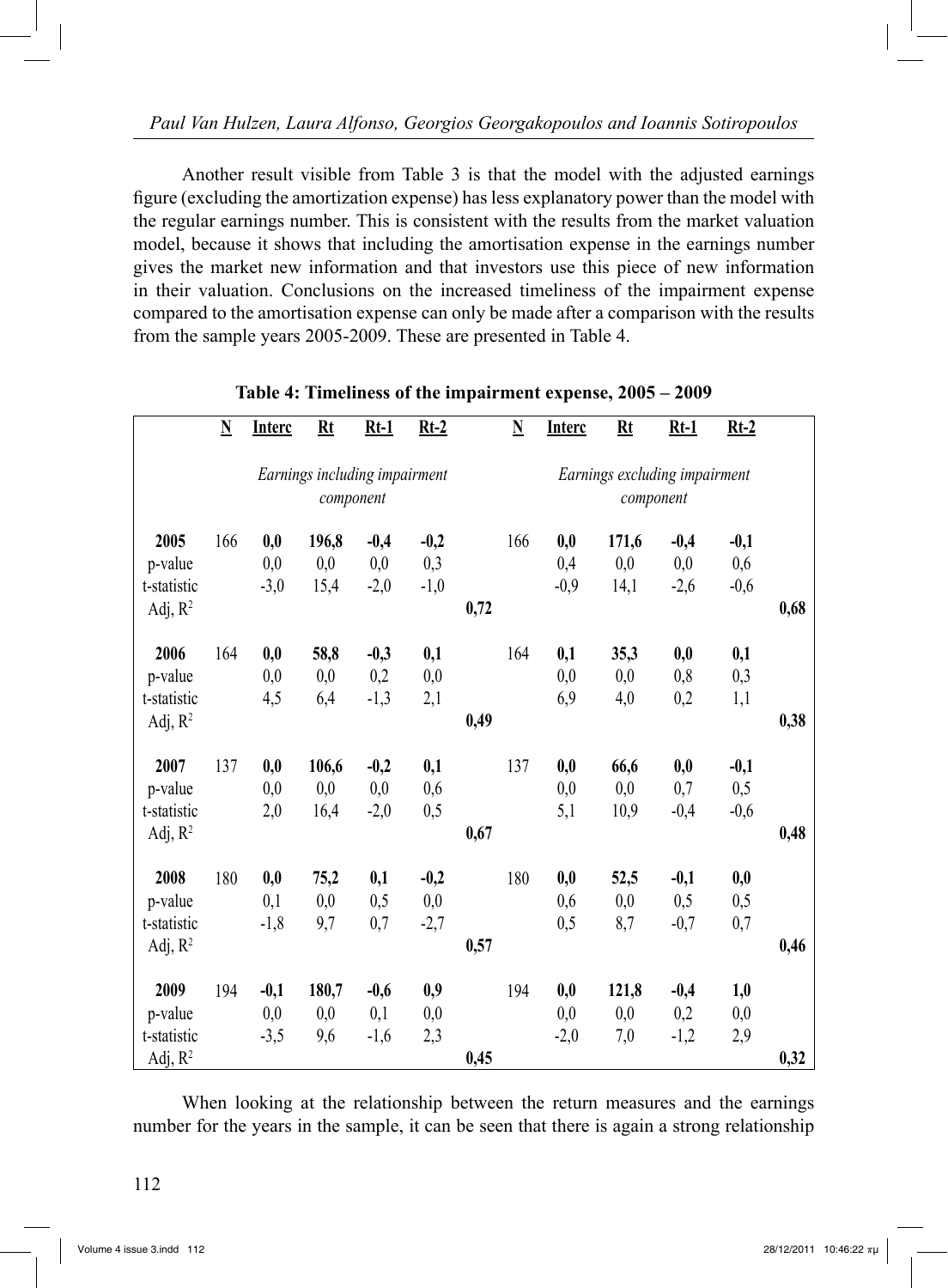between the earnings number and the return measure for the same year  $(R_t)$ . It can therefore be concluded that earnings are also timely for the sample years 2005-2009.

 An interpretation of increased timeliness for the impairment expense is that the coefficients on returns close to the reporting date  $(R_t)$  are higher and, therefore, show a more significant relation, while the coefficients on returns further away from the reporting date  $(R_{t-1}$  and  $R_{t-2}$ ) are lower, compared to those from the amortisation expense (Table 3). This expectation is supported by the results in table 4.

 Another interpretation of increased timeliness of the impairment method is an increase in explanatory power of the model for the impairment regression compared with the results of the amortisation regression. Increased explanatory power shows a stronger relationship between earnings and returns and this indicates that the actual change in economic value of the company lies closer to the recognition of this change in the financial statements. The results from table 4 show that this is indeed the case and that  $R<sup>2</sup>$  are generally higher for the impairment regression. In contradiction to our earlier conclusion this justifies that the impairment expense is timelier than the amortisation expense.

 It has to be pointed out that the previous two interpretations of increased timeliness are highly affected by other variables than only the amortisation or impairment expense. This is caused by the fact that the earnings and returns measures both contain information on all variables that affect the (change in) value of the company. However, it is not possible to find a proxy for the actual change in the economic value of goodwill, as the market only receives information on this change from the reported financial statements. The comparison between the regular earnings number and the adjusted earnings number without the amortisation or impairment expense creates the possibility to examine the effect of including this amount in the earnings definition.

 Including the impairment expense in the earnings definition (the regular earnings number) increases the coefficients on the returns and increases the explanatory power of the model. When these increases are higher for adding the impairment expense than for adding the amortisation expense, it could be argued that the impairment expense is timelier. When comparing Tables 3 and 4, it can be concluded that this is in fact the case.

 Hypothesis 2 states that the impairment expense is timelier than the amortisation expense. Based on several interpretations of increased timeliness, it can be concluded that the results on the regressions run, namely they support this statement. Consequently, hypothesis 2 is not rejected and it is concluded that the impairment expense appears to be timelier than the amortisation expense.

#### **5. Summary and Conclusion**

 Regulation on goodwill accounting was changed by the IASB (IFRS 3) in 2001 and by the FASB (SFAS 142) in 2005. From that moment amortisation of goodwill was no longer allowed. Companies now have to perform an impairment test on goodwill annually, to test whether the recoverable amount of the goodwill is higher than the carrying amount. If not, then goodwill has to be impaired and a related expense has to be recognised.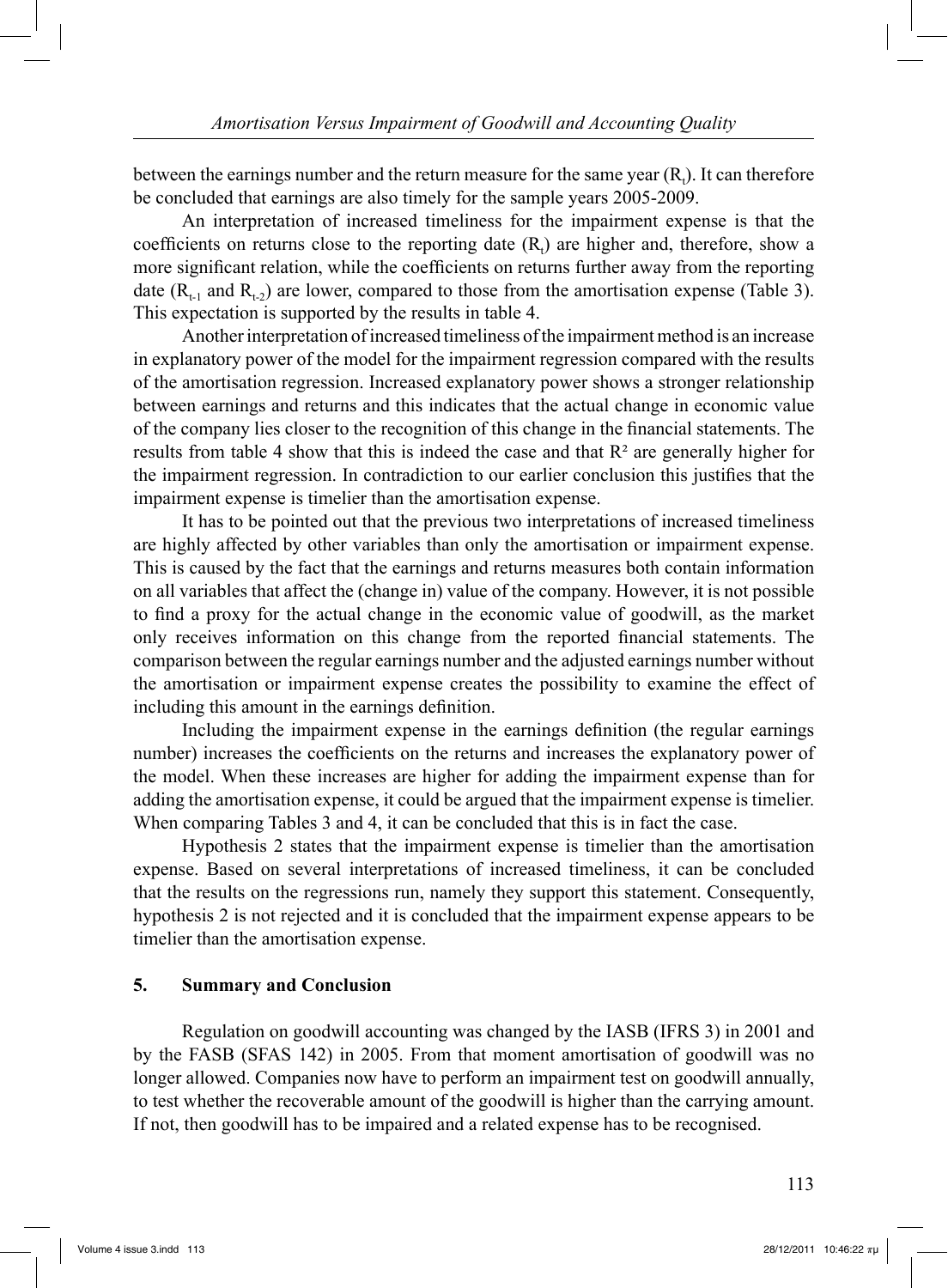The objective of this change in accounting standards is to increase the quality of accounting information. The IASB argues that when information is of higher quality, investors will prefer this because it is more useful for investment decisions. In the framework that the IASB and FASB produced together, all quality characteristics of accounting information are outlined. Relevance is pointed out as one of the fundamental characteristics, while timeliness is regarded as an enhancing characteristic.

 Academic research has investigated both methods of goodwill accounting. However, no consensus is reached on their effect on accounting quality. The IASB motivated its change in accounting standard by stating that the amortisation method leads to arbitrary accounting (IASB, 2005), implying that the impairment method does not. Nevertheless, this statement is not supported by clear academic evidence.

 In this paper it is examined whether the introduction of IFRS 3 and the accompanying change in method of accounting for goodwill has led to higher quality of accounting information. This is investigated by using the two important qualitative characteristics of accounting information identified by the FASB and IASB; namely value-relevance and timeliness.

 It is believed that the present work contributes to academic literature in several ways. Firstly, both goodwill accounting methods are compared using the introduction of IFRS 3 by the IASB in 2005, whereas most academic research has focused on the effects of SFAS 142 regulation by the FASB. Also, since the standard was only issued in 2005, previous research suffered with data availability problems. In addition, some research on IFRS 3 used specifically the Swedish stock market as a dataset. In this paper, an extended sample of five and six years (2005-2009 and 2005-2010 respectively) is used to provide stronger evidence on the research questions at hand.

 Based on this particular sample and the two accounting quality characteristics examined here (relevance and timeliness) the results show mixed evidence of increased accounting quality. The impairment expense on goodwill is not more relevant than the amortisation expense, indicating that investors do not find it more useful in their valuation of share prices and therefore also not for decision-making. This could very well be due to the fair value nature of the impairment expense. Fair value does represent the underlying economic and commercial events better but it also makes it more difficult for investors to interpret the accounting number. The results of the timeliness test, however, do show increased timeliness regarding the impairment expense in comparison with the amortisation expense. This indicates that there is a decrease in the gap between the actual decline in economic value of the goodwill and its recognition in the financial statements. Accounting quality has therefore increased regarding the timeliness characteristic. As a result, it is concluded that the objective of the IASB is not completely met. IASB should perhaps reconsider the content of the impairment method of goodwill accounting. The impairment test could, for example, be simplified making it easier for investors to understand the information content, or the IASB could publish extra guidelines to help companies perform an impairment test. These are options that could increase the relevance and timeliness of accounting information.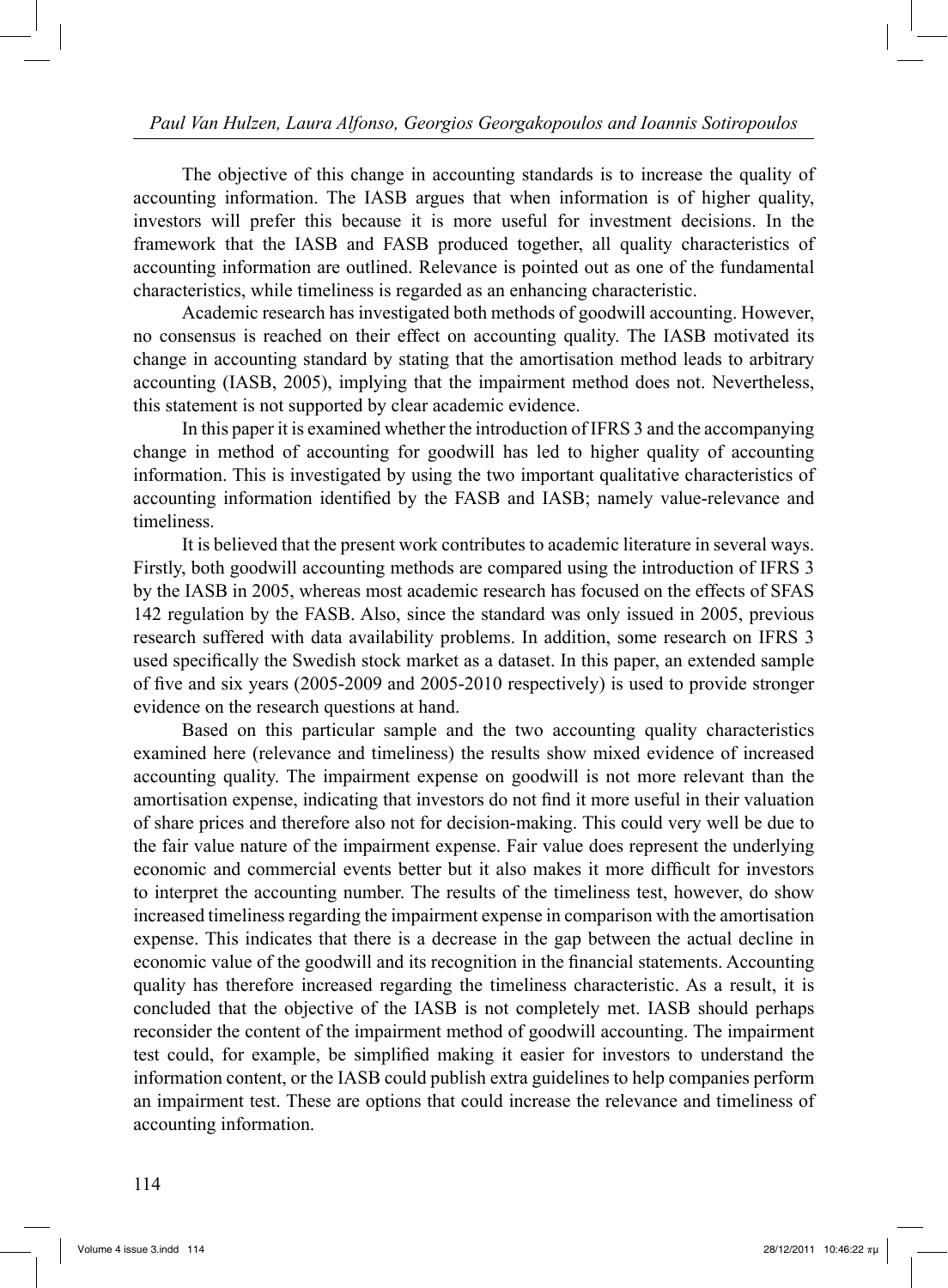#### **6. Future research and limitations of the Ohlson model**

 At this stage it is important to consider some limitations of the work given and suggest areas for future research. Although the sample size was increased in comparison to other studies that examined the effects of IFRS 3, it still has its shortcomings. One limitation is that the impairment method is investigated during the years 2005-2010. This means that impairments due to bad economic conditions were quite common during the last credit crunch. It could be very well possible that an extended sample size gives better information on accounting quality, regarding the relevance and timeliness of accounting information.

 Future research could focus on studying the same research question, but by using other samples. Including more firm-years or a change in the market indices investigated could give more general insights into whether accounting quality increased as a consequence of the change in accounting method. Over time, companies become more familiar with the impairment method of accounting for goodwill, like measurements and disclosure requirements. It is therefore probable that the relevance and the timeliness of the impairment expense increases over time.

 Another option would be to examine the research question regarding other qualitative characteristics of accounting information. Due to the lengthy limitations, there was a focus on the fundamental features of value relevance and the enhancing characteristic of timeliness. These are however not the only distinctiveness of accounting quality. The IASB and FASB also suggest *faithful representation* as the other fundamental characteristic, while *comparability, verifiability* and *understandability* are additional enhancing features. Future research could investigate whether accounting quality has improved regarding these other elements.

 Hand and Landsman (1998) made a study that tested the Ohlson model. Their explanation for anomalies is the fact that dividends play a significant part in signaling profitability. The Ohlson model rules this part out. The Ohlson (1995; 1998) as well as the Feltham and Ohlson (1995; 1997) models presume a lack of information asymmetry and these models assume there is no role to play for dividends as signaling devices. Finance research has tested two alternative hypotheses. The first is Jensen's (1986) free cash flow theory; the second is the hypothesis in which managers use dividends as a way to signal information. (Bhattacharya, 1979; Kalay, 1980; Miller and Rock, 1985). Both hypotheses predict positive relationships between share prices and dividends.

 Future research could also make use of even different types of models than the ones based on Ohlson's value relevance model which is a linear model. The dynamic nature of the market leads to very complex relationships between stock returns and earnings. Some researchers feel that these could be better explained by non-linear models. Freeman and Tse (1992) developed such a model. Relative to the linear model (earnings response coefficient), a non-linear approach provides a richer explanation as well as a higher explanatory power. The Freeman and Tse model rests on the assumption that earnings persistence is negatively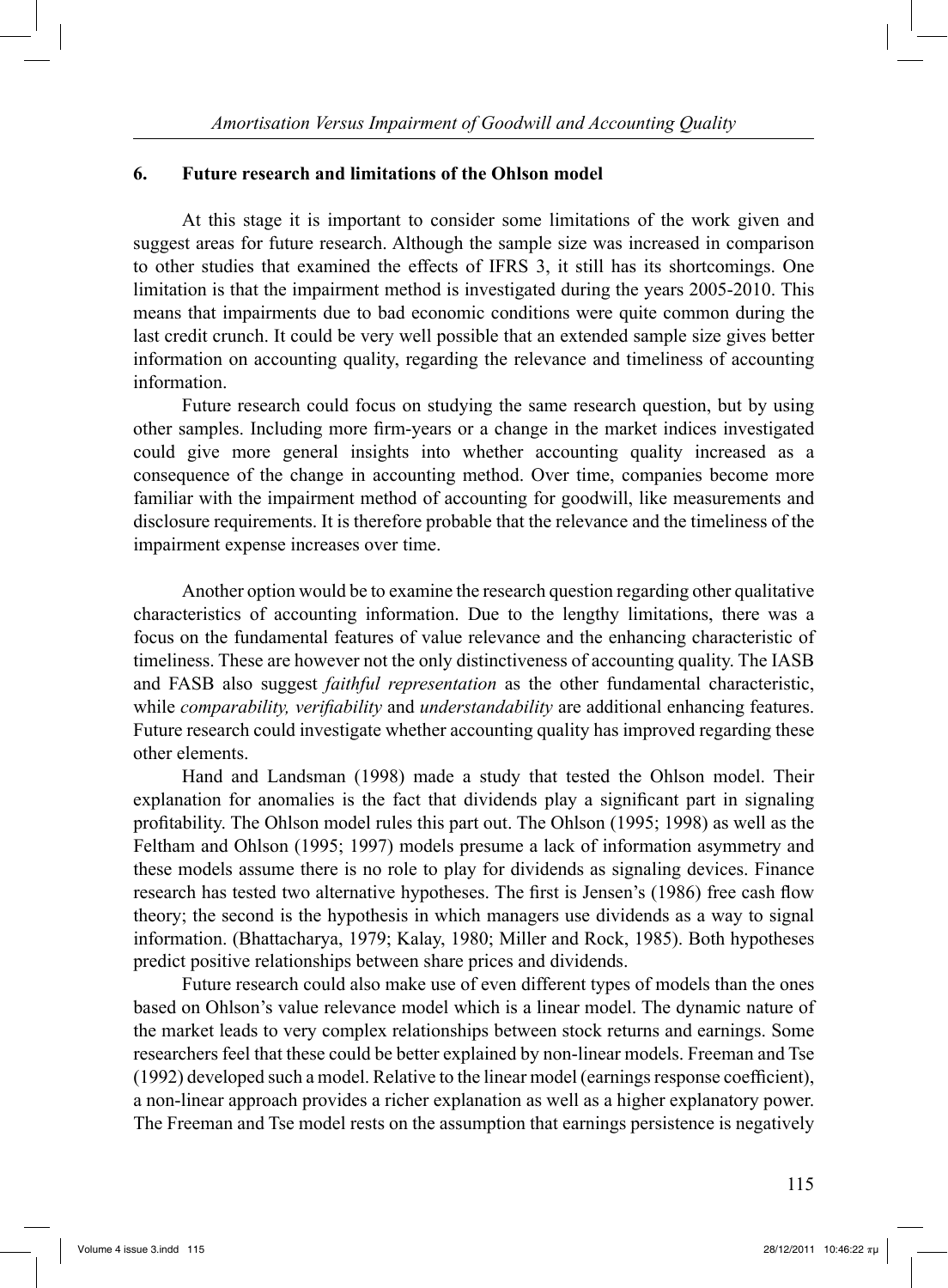correlated with the absolute value of unexpected earnings. Future research could build further on their model which is an important contribution to empirics in predicting share prices in our complex current environment.

 Another model that could give new insight might be the Gordon model (1959). The Gordon growth model is a variant of the discounted cash flow model, a method for valuing a stock or business. The model requires one perpetual growth rate, greater than negative 1 and less than the cost of capital. However, for many growth stocks the current growth rate can vary with the cost of capital significantly year by year. Also if the stock does not currently pay a dividend, like many growth stocks, more general version of the discounted dividend model should be used. One common technique is to assume that the Miller-Modigliani (1958) hypothesis of dividend irrelevance is true, and therefore replace the stocks' dividend *D* with *E* earnings per share. Using the above mentioned models in future research on the value relevance, timeliness as well as other characteristics of accounting quality of goodwill amortisation versus goodwill impairments would certainly contribute to the existing literature on this subject.

#### **References**

- Barksjö, J. and Paananen, M., 2006, 'Preliminary Evidence of the Effects of the Adoption of the 'Impairment-Only' Approach to Goodwill Accounting in Sweden,'*, Working Paper*, University of Göteborg.
- Basu, S., 1997, 'The Conservatism Principle and the Asymmetric Timeliness of Earnings', *Journal of Accounting and Economics,* 24, pp. 3-37.
- Bhattacharya, S., 1979, 'Imperfect Information, Dividend Policy, and "The Bird in the Hand" Fallacy', *The Bell Journal of Economics*, 10, 1, pp. 259-270.
- Brunovs, R. and Kirsch J. R., 1991, 'Goodwill Accounting in Selected Countries and the Harmonization of International Accounting Standards', *Abacus*, 27, 2, pp. 135-161.
- Bugeja, M. and Gallery, N., 2006, 'Is Older Goodwill Value Relevant?', *Accounting & Finance,* 46, pp. 519-535.
- Callao, S., Jarne, J.I. and Laíne, J.A., 2007, 'Adoption of IFRS in Spain: Effect on the Comparability and Relevance of Financial Reporting', *Journal of International Accounting Auditing & Taxation*, 16, pp. 148-178*.*
- Chambers, D.J., 2006, 'Is Goodwill Accounting under SFAS 142 an Improvement over Systematic Amortization of Goodwill?', *Working Paper*, University of Kentucky.
- Chen, C., Kohlbeck, M. and Warfield, T., 2004, 'Goodwill Valuation Effects of the Initial Adoption of SFAS 142', *Working Paper*, University of Wisconsin.
- Churyk, N.T. and Chewning Jr., E.G., 2003, 'Goodwill and Amortization: Are they Value Relevant?', *Academy of Accounting and Financial Studies Journal*, 7, 2, pp. 57-69.
- Churyk, N.T., 2005, 'Reporting Goodwill: Are the New Accounting Standards Consistent with Market Valuations?', *Journal of Business Research*, 58, pp. 1353-1361.

Dechow, P.M., Hutton, A.P. and Sloan, R.G., 1998, 'An Empirical Assessment of the

116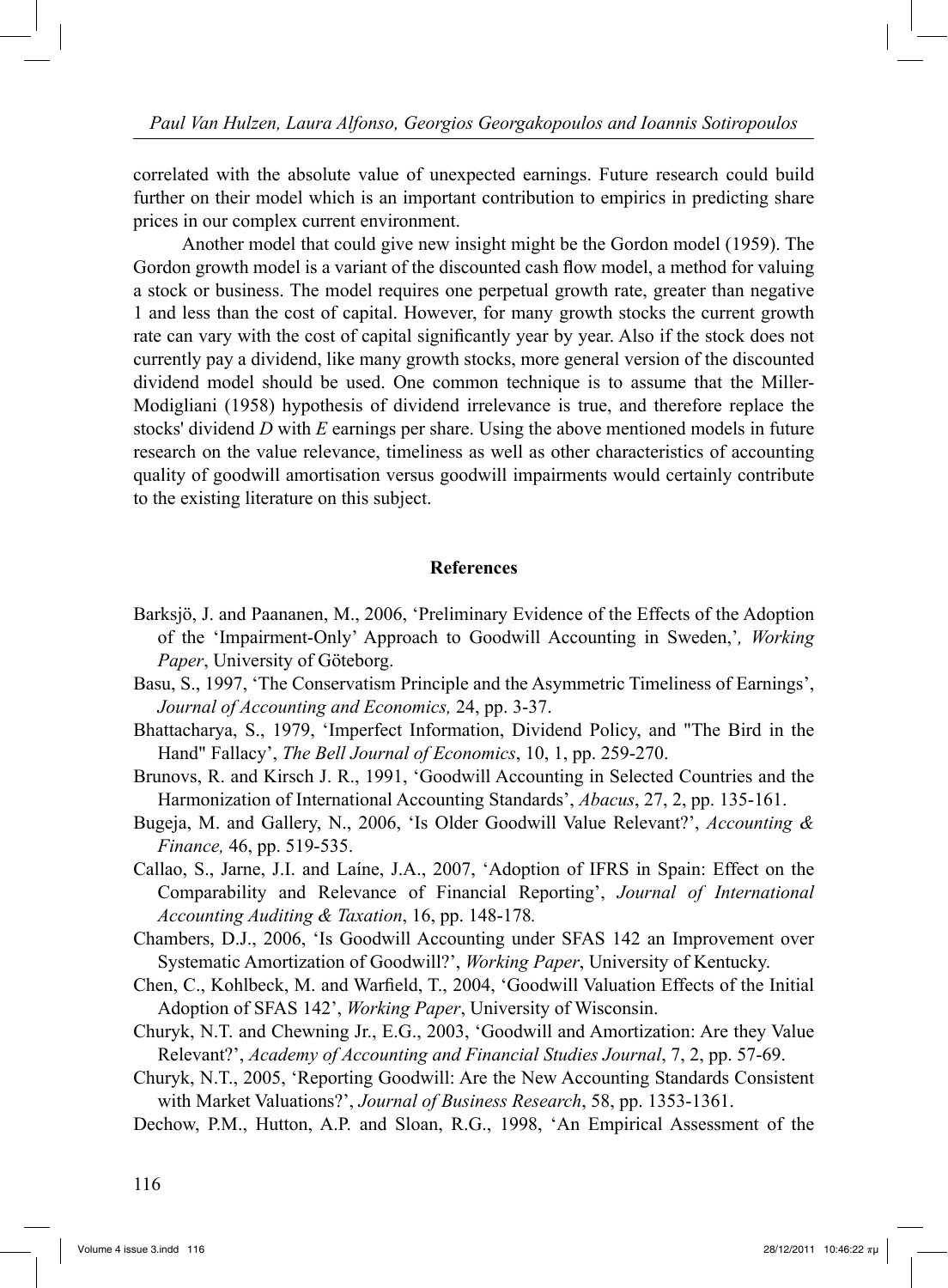Residual Income Valuation Model', *Journal of Accounting and Economics,* 26, pp. 1-34. Deloitte, 2008, 'IFRSs and NL GAAP, A Pocket Comparison', http://www.iasplus.com/

dttpubs/0805ifrsnlgaap.pdf, (accessed 4/7/2011).

- Feltham, G.A. and Ohlson, J.A., 1995, 'Valuation and Clean Surplus Accounting for Operating and Financial Activities', *Contemporary Accounting Research,* 11, pp. 689-732.
- Freeman, R. N. and S. Y. Tse, 1992, 'A Nonlinear Model of Security Prices Responses to Unexpected Earnings', *Journal of Accounting Research,* 30, 2, pp. 185-209.
- Hamberg, M., Novak, J. and Paananen, M., 2006, 'Evidence of European IFRS Adoption: The Effect on Goodwill and Intangible Assets', *Working Paper*, University of Göteborg.
- Hand, John R. M. and Landsman, Wayne R., 1998, 'Testing the Ohlson Model: V or not V, That is the Question' (August 19, 1998), SSRN: http://ssrn.com/abstract=126308 or doi:10.2139/ssrn.126308, (accessed 4/7/2011).
- Hotchkiss, S.E. and Strickland, D., 2003, 'Does Shareholder Composition Matter? Evidence from the Market Reaction to Corporate Earnings Announcements', *Journal of Finance*, 58, 4, pp. 1469-1498.
- Hughes, H.P., 1982, *Goodwill in Accounting: A History of the Issues and Problems,* Research Monograph No. 80, Georgia State University, College of Business Administration.
- IASB, 1989, *Framework for the Preparation and Presentation of Financial Statements*, London: International Accounting Standards Board.
- IASB, 2005, *International Financial Reporting Standard 3: Business Combinations*, London: International Accounting Standards Board.
- IASB, 2008, *International Financial Reporting Standard 3: Business Combinations* (Revised), London: International Accounting Standards Board.
- IASB, 2004a, *International Accounting Standard 36: Impairment of Assets*, London: International Accounting Standards Board.
- IASB, 2004b, *International Accounting Standard 38: Intangible Assets*, London: International Accounting Standards Board.
- IASB/FASB, 2008, *Conceptual Framework for Financial Reporting: The Objective of Financial Reporting and Qualitative Characteristics and Constraints of Decision-Useful Financial Reporting Information,* Exposure Draft, London: International Accounting Standards Board.
- Iatridis, G., Hussainey, K. and Walker, M., 2006, 'The Timeliness of Goodwill Impairments', *Working Paper*, University of Thessaly.
- Jennings, R., Robinson, J., Thompson II, R.B. and Duvall, L., 1996, 'The Relation Between Accounting Goodwill Numbers and Equity Values', *Journal of Business Finance & Accounting*, 23, 4, pp. 513-533.
- Jennings, R., LeClere, M. and Thompson II, R.B., 2001, 'Goodwill Amortization and the Usefulness of Earnings', *Financial Analysts Journal*, 57, 5, pp. 20-28.
- Johnson, L.T. and Petrone, K.R., 1998, 'Is Goodwill an Asset?', *Accounting Horizons*, 12, pp. 293-303.
- Kalay, A., 1980, 'Signaling, Information Content, and the Reluctance to Cut Dividends', *The Journal of Financial and Quantitative Analysis*, 15, 4, pp. 855-869 .